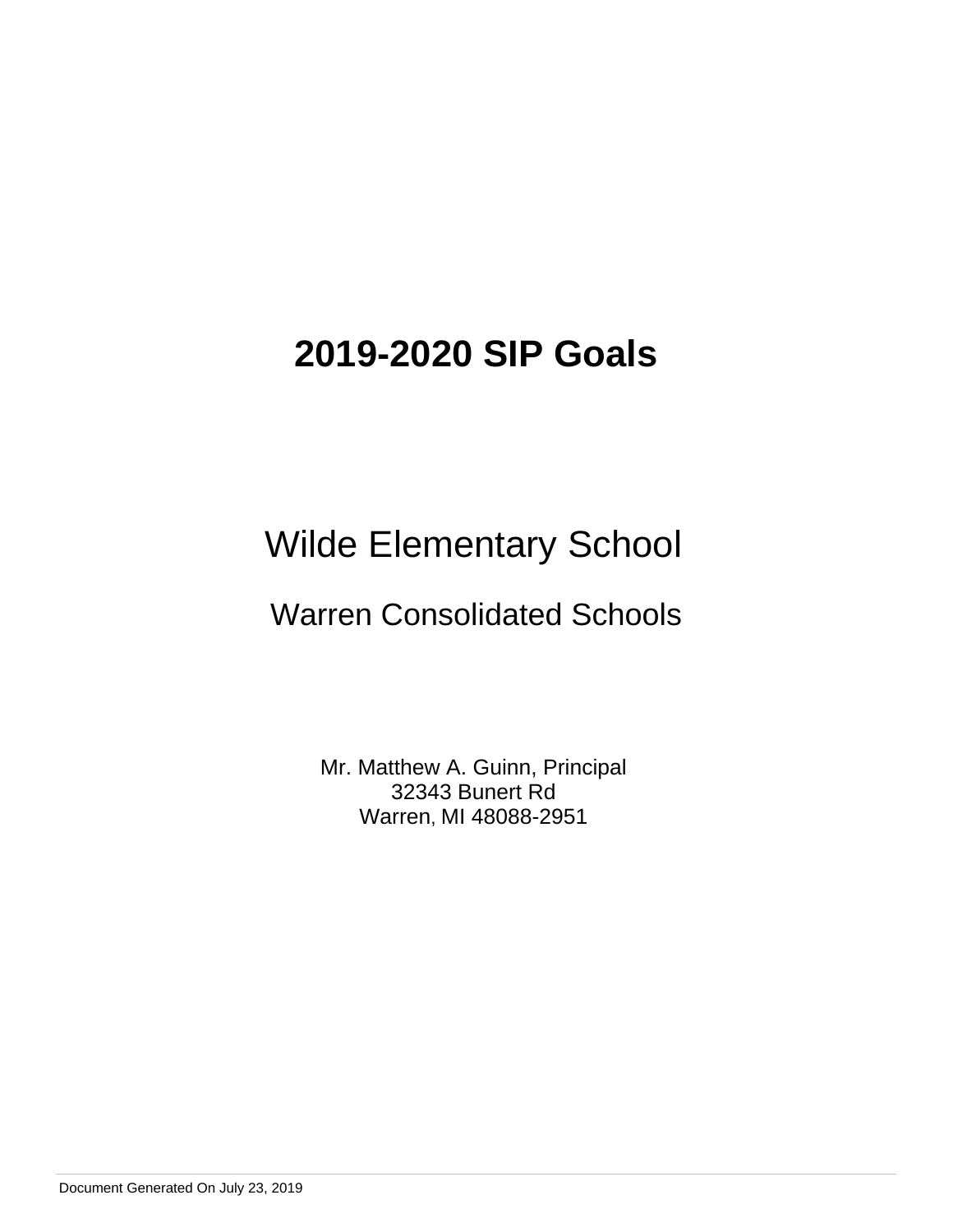## **TABLE OF CONTENTS**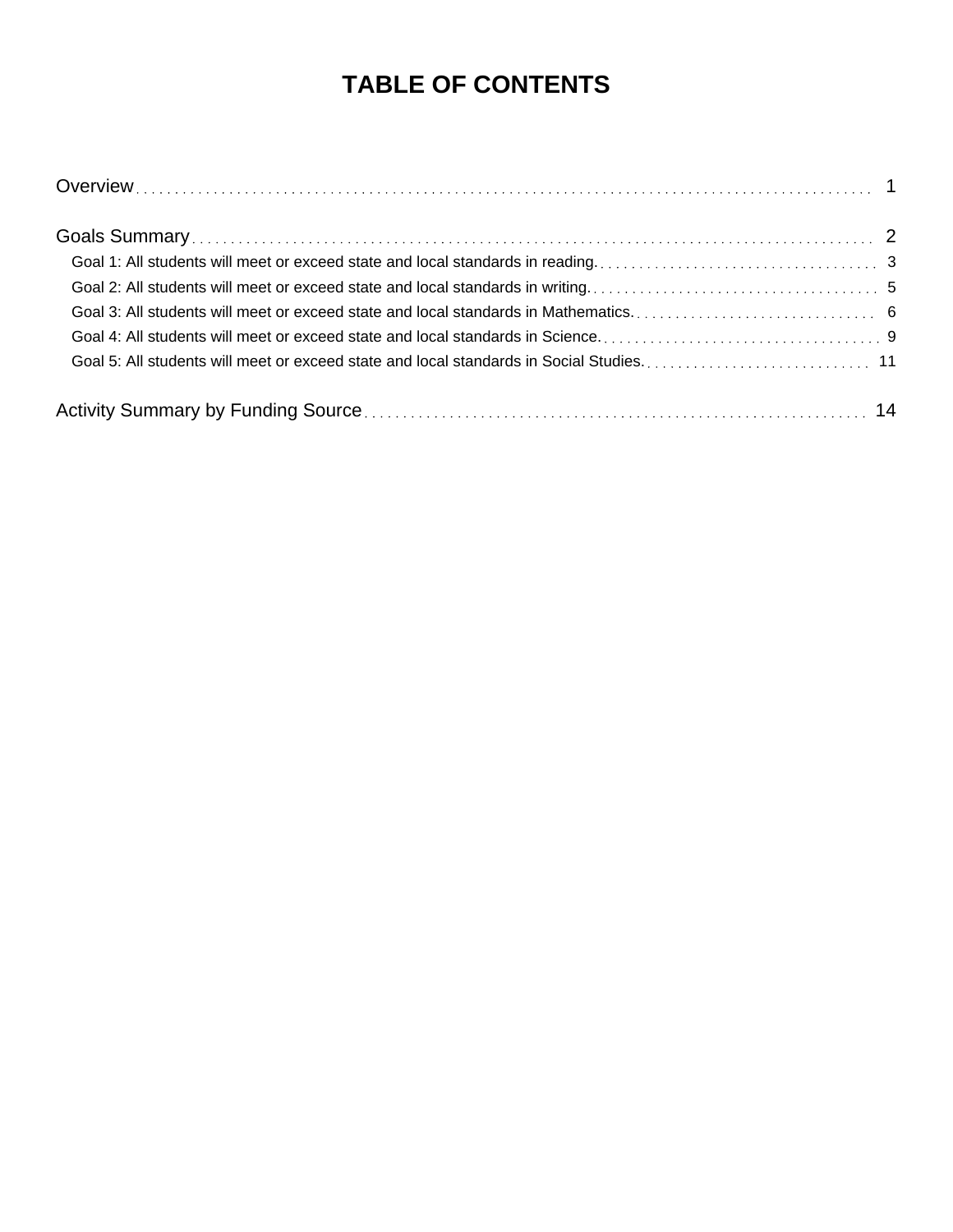Wilde Elementary School

## **Overview**

#### **Plan Name**

2019-2020 SIP Goals

#### **Plan Description**

2019-2020 SIP Goals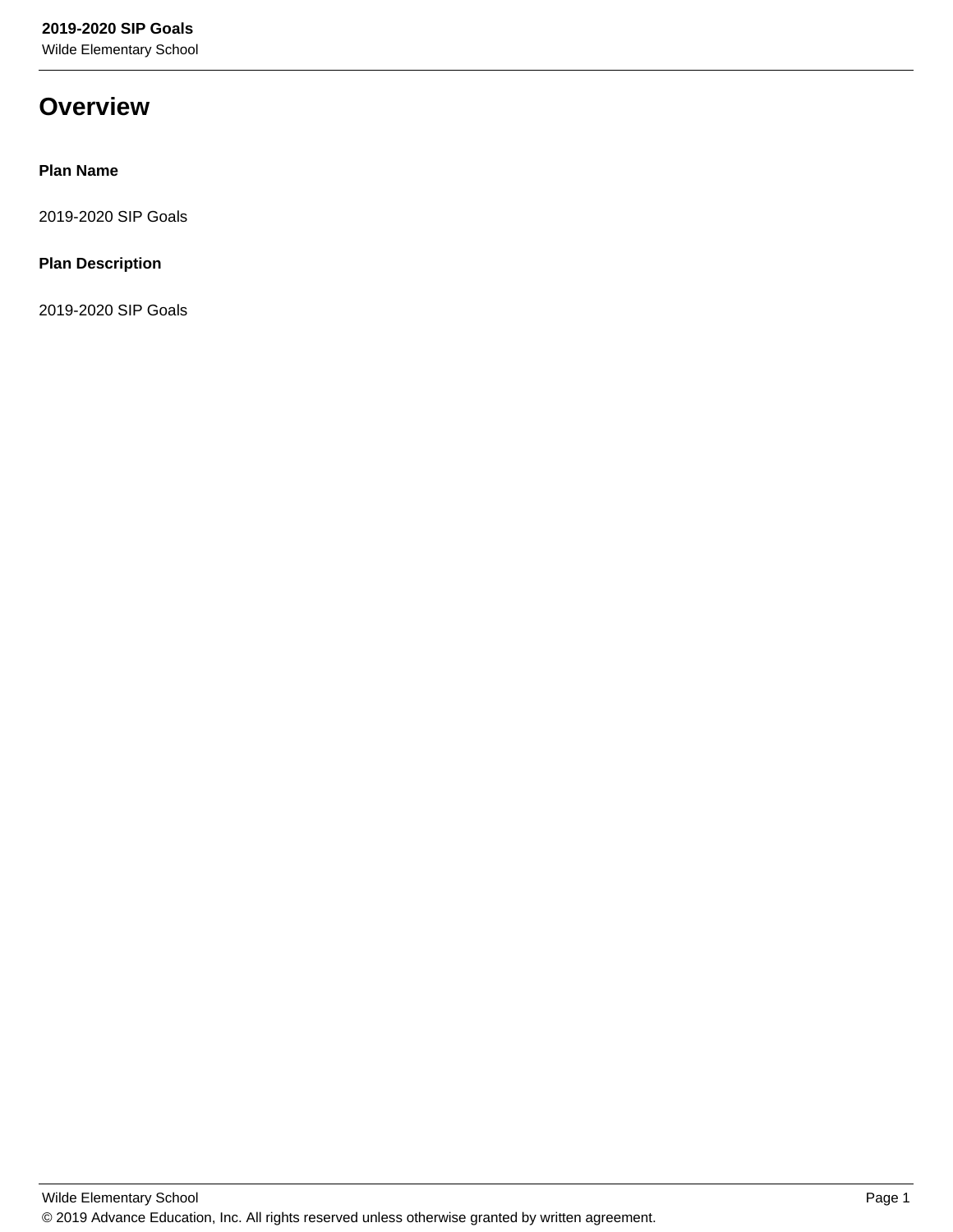## **Goals Summary**

**The following is a summary of the goals encompassed in this plan. The details for each goal are available in the next section.**

| $\#$      | Goal Name                                                                        | Goal Details                                     | <b>Goal Type</b> | Total Funding |
|-----------|----------------------------------------------------------------------------------|--------------------------------------------------|------------------|---------------|
|           | All students will meet or exceed state and local<br>standards in reading.        | Objectives: 1<br>Strategies: 3<br>Activities: 3  | Academic         | 51000         |
| <u> 2</u> | All students will meet or exceed state and local<br>standards in writing.        | Objectives: 1<br>Strategies: 3<br>Activities: 3  | Academic         | \$1600        |
| 3         | All students will meet or exceed state and local<br>standards in Mathematics.    | Objectives: 1<br>Strategies: 3<br> Activities: 5 | Academic         | 56000         |
| 14        | All students will meet or exceed state and local<br>standards in Science.        | Objectives: 1<br>Strategies: 3<br>Activities: 4  | Academic         | \$4500        |
| 5         | All students will meet or exceed state and local<br>standards in Social Studies. | Objectives: 1<br>Strategies: 3<br>Activities: 3  | Academic         | \$2200        |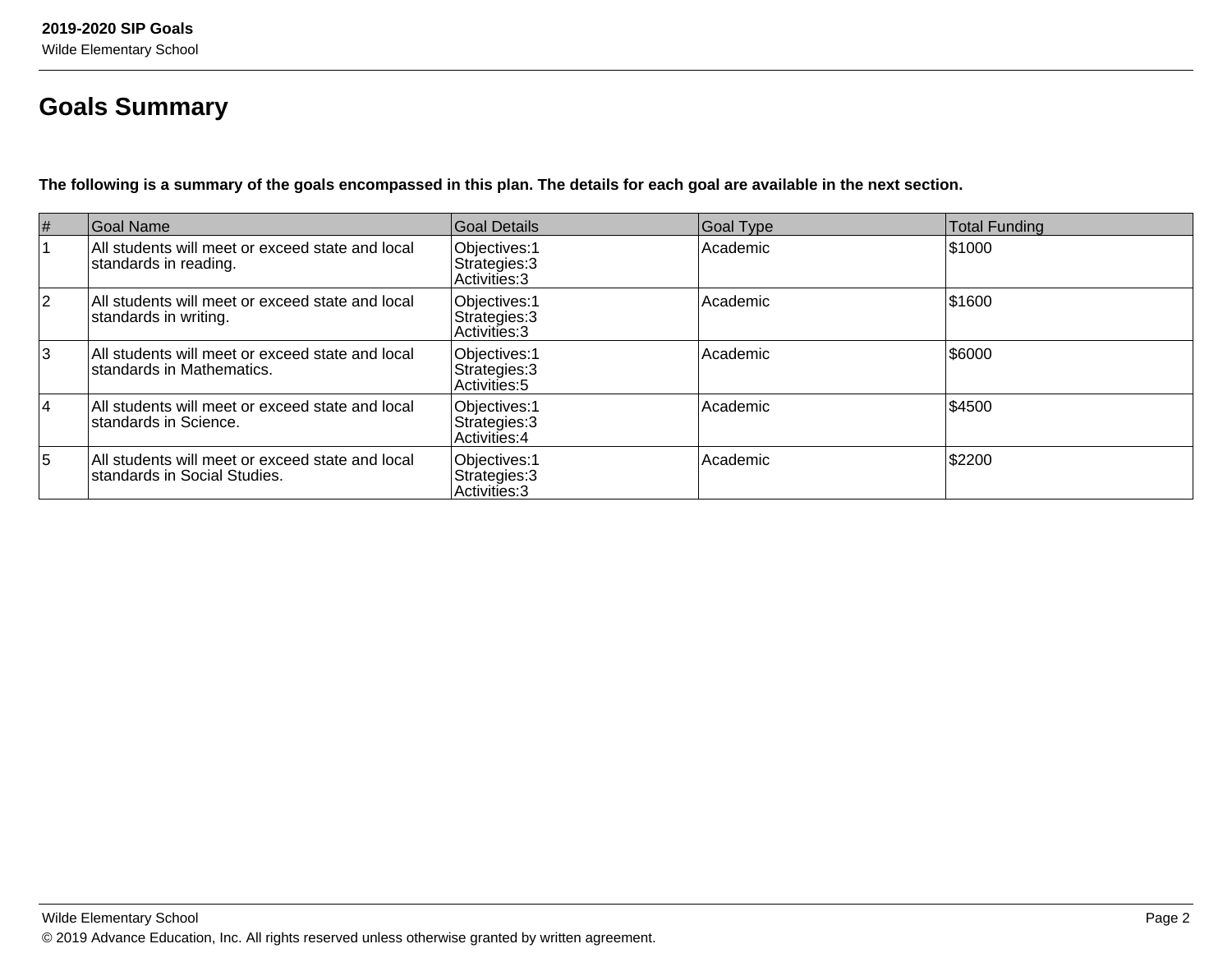## **Goal 1: All students will meet or exceed state and local standards in reading.**

#### **Measurable Objective 1:**

85% of Pre-K, Kindergarten, First, Second, Third, Fourth and Fifth grade Black or African-American, Asian, Bottom 30%, White, Economically Disadvantaged, Gifted and Talented, Hispanic or Latino, Students with Disabilities, English Learners, Two or More Races, American Indian or Alaska Native and Native Hawaiian or OtherPacific Islander students will demonstrate a proficiency annually on state and local assessments in English Language Arts by 06/18/2021 as measured by State Assessments, NWEA, DRA II and assessments used for monitoring programs within Wilde.

#### **Strategy 1:**

Guided Reading - The staff will implement Guided Reading as part of daily literacy instruction five days a week in order to increase reading comprehension and fluency.Category:

Research Cited: Launching Literacy Stations Mini-Lessons for Managing and Sustaining Independent Work K-3 by Debbie Dillar (2005)

In order to implement guided reading, Debbie Dillar incorporates literacy stations into the classroom to enhance the teachers guided reading time.

Tier: Tier 1

| <b>Activity - Literacy Block</b>                                                                                                                                                       | Activity<br>Type | ∣Tier  | <b>Phase</b> | Begin Date End Date |                           | Resource<br>Assigned | Source Of<br><b>Funding</b>         | <b>Staff</b><br>Responsibl                                                                         |
|----------------------------------------------------------------------------------------------------------------------------------------------------------------------------------------|------------------|--------|--------------|---------------------|---------------------------|----------------------|-------------------------------------|----------------------------------------------------------------------------------------------------|
| Teachers will plan guided reading groups utilizing the Daily 5<br>and Cafe' models during an uniterrupted block of time each day Instruction<br>Ifor a minimum of one hundred minutes. | Direct           | Tier 1 | Monitor      |                     | 09/05/2017 06/18/2021 \$0 |                      | No Funding   All Wilde<br> Required | classroom<br>Iteachers,<br>Title I and<br>Title III<br> staff.<br>building<br>ladministrat<br>lor. |

#### **Strategy 2:**

Leveled Literacy Instruction - At risk students will be provided with additional instruction in reading by a Title 1 intervention teacher using LLI (Leveled LiteracyIntervention).

Category:

Research Cited: Researched Cited: The design of LLI lessons is based on empirical research on reading acquisition and reading difficulties. Also considered in thedesign is research on language learning, particularly vocabulary acquisition (Beck, McKeown, and Kulcan. 2002; Lindfors, 1999; Moats, 2001), and research on studentmotivation (Au, 1997; Lyons, 2003). Twelve design features of LLI and their research base are described below. 1. In LLI lessons, texts are matched to children'sreading ability so that the children read every day at their instructional level with teacher support as well as at their independent level with little or no support.Matchingbooks to readers and then providing strong instructional support provides the base for effective processing (Fountas & Pinnell, 1999). 2. LLI lessons provide systematicinstruction in phonemic awareness. 3. LLI lessons provide systematic instruction in phonics. 4. LLI lessons provide daily opportunities to increase fluency through oralrereading of texts. 5. LLI lessons provide daily opportunity to read new texts with teacher support. 6. LLI lessons provide explicit instruction on comprehension. 7. LLI

Wilde Elementary School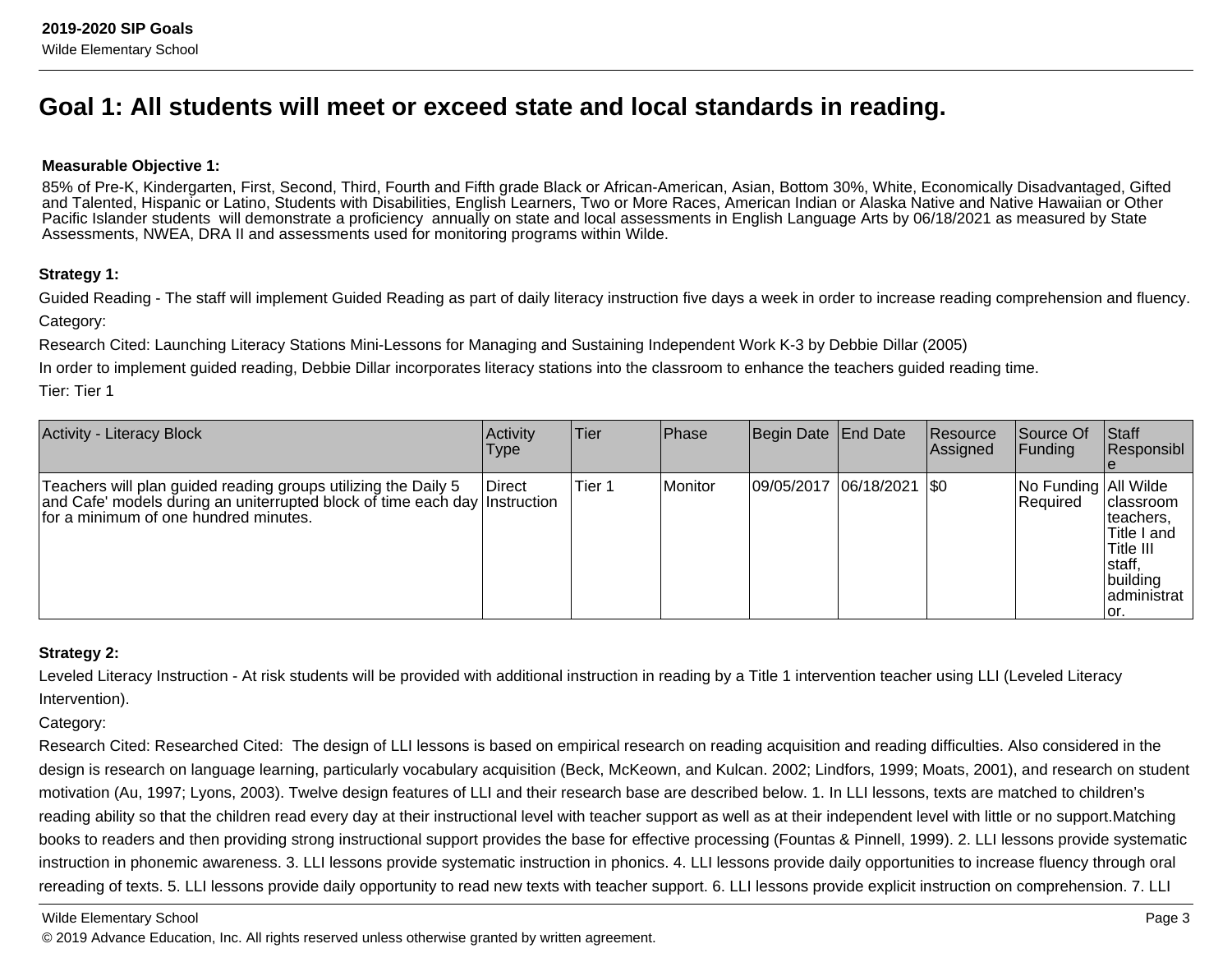Wilde Elementary School

lessons provide opportunities for writing. 8. LLI lessons provide opportunities to learn a core of high frequency words. 9. LLI lessons are designed to expand vocabularyand develop oral language. 10. LLI lessons are highly motivating for children and teachers.11. LLI provides a direct, practical link to classroom instruction.12. LLI lessons facilitate a home-school literacy connection.

Tier: Tier 2

| Activity - LLI Intervention                                                                                                                                                                                                                                                                                                                                                                                                                                                                                                 | Activity<br><b>Type</b>      | lTier | Phase   | Begin Date End Date            | Resource<br><b>Assigned</b> | Source Of<br><b>Funding</b> | Staff<br>Responsibl         |
|-----------------------------------------------------------------------------------------------------------------------------------------------------------------------------------------------------------------------------------------------------------------------------------------------------------------------------------------------------------------------------------------------------------------------------------------------------------------------------------------------------------------------------|------------------------------|-------|---------|--------------------------------|-----------------------------|-----------------------------|-----------------------------|
| Identified at risk students will have the support of LLI kits 3-4<br>times per week for at least 20 minutes per session. Identified<br>Wilde Tier 2 students will be working with the Title I or Title III<br>staff for thirty minutes daily in small groups at their instructional<br>level on the Fountas and Pinnell Leveled Literacy Instruction<br>program. They will be concentrating on increasing accuracy,<br>fluency and reading comprehension at their independent level<br>as measured by the DRA II assessment | Ilmplementa Tier 2<br>ltion. |       | Monitor | 09/05/2017  06/18/2021  \$1000 |                             | <b>IGeneral</b><br>IFund    | Title1 and<br>Title 3 staff |

#### **Strategy 3:**

Professional Learning Communities - Staff will collaborate as a professional learning community to strengthen the vertical and horizontal alignment between curriculum,

instruction and assessment practices in all core content areas.

Category:

Research Cited: Professional Learning Communities at Work, R. DuFour (1998); Whatever it Takes, R. Du Four (2004); Learning by Doing, T. Many (2012)Tier:

| Activity - Participate in timely PLC/DSIT meetings utilizing<br>district framework and monitoring tools                                                                                                                                                                                                                                                                                                                                                                                                                                                                                                                                                                                                                                                                                                      | Activity<br>Type                        | Tier | Phase   | Begin Date End Date |            | Resource<br>Assigned | Source Of<br>Funding | <b>Staff</b><br>Responsibl |
|--------------------------------------------------------------------------------------------------------------------------------------------------------------------------------------------------------------------------------------------------------------------------------------------------------------------------------------------------------------------------------------------------------------------------------------------------------------------------------------------------------------------------------------------------------------------------------------------------------------------------------------------------------------------------------------------------------------------------------------------------------------------------------------------------------------|-----------------------------------------|------|---------|---------------------|------------|----------------------|----------------------|----------------------------|
| <b>IPLC</b> framework:<br>1. Staff will align instruction (lesson planning) with district<br>curriculum and pacing guides.<br>2. Staff will increase their understanding of utilizing high-<br>leverage, research-based instructional strategies in order to<br>improve the impact of effective instruction on student<br>lachievement.<br>3. Staff will create, implement and analyze building and district-<br>level common assessments' results to drive instruction.<br>4. Staff will implement a MTSS process (plan for in-class and<br>school-level intervention/enrichment) to ensure all students'<br>growth in achievement and behavioral success.<br>5. Staff will monitor and analyze the impact of adult<br>implementation of instructional strategies and activities on<br>student achievement. | <b>ProfessionalTier 1</b><br>l Learning |      | Monitor | 09/05/2017          | 06/18/2021 | 1\$0                 | General<br>lFund     | All Wilde<br>Staff         |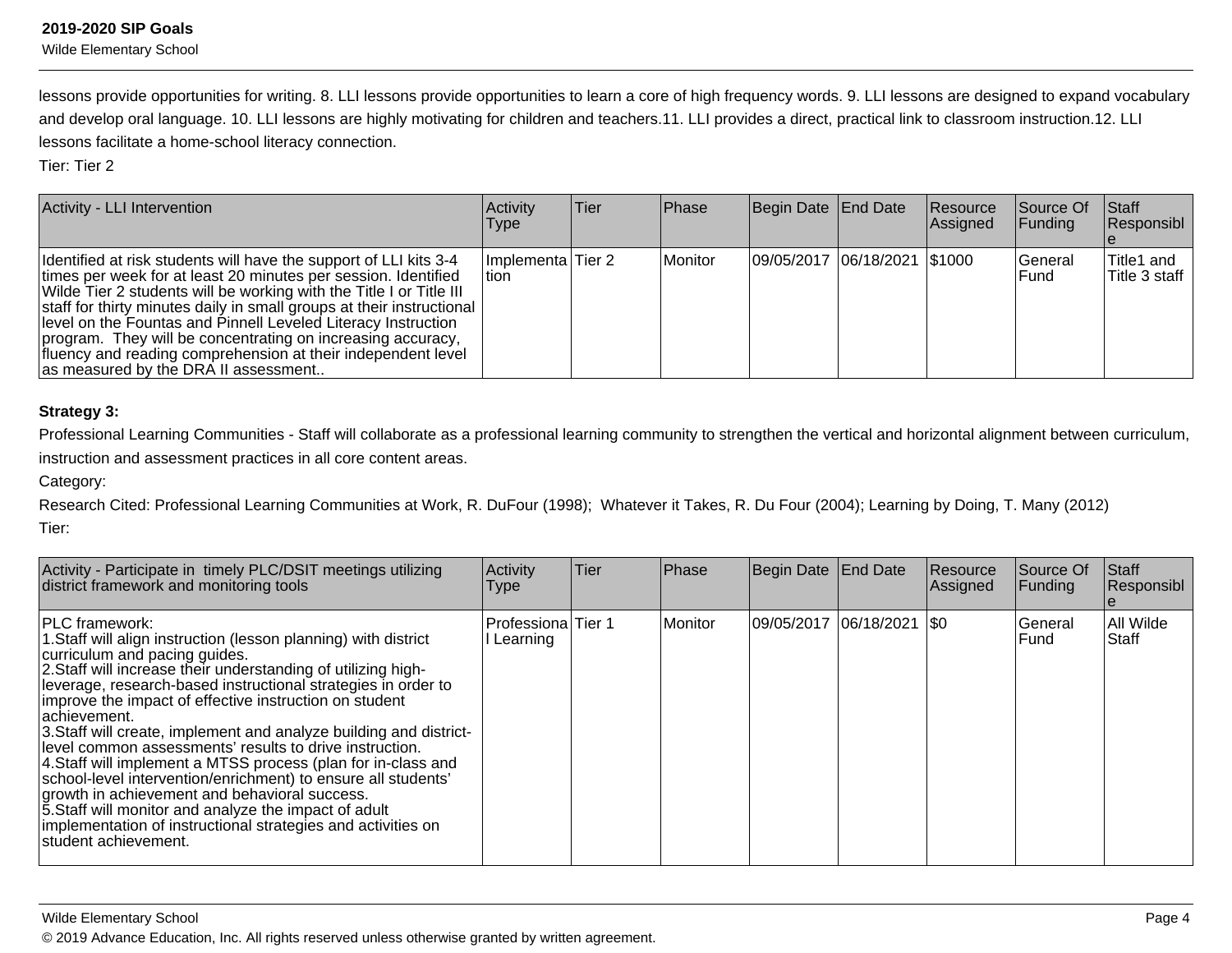## **Goal 2: All students will meet or exceed state and local standards in writing.**

#### **Measurable Objective 1:**

85% of Pre-K, Kindergarten, First, Second, Third, Fourth and Fifth grade Black or African-American, Asian, White, Economically Disadvantaged, Gifted and Talented, Hispanic or Latino, Students with Disabilities, English Learners, Two or More Races, American Indian or Alaska Native and Native Hawaiian or Other Pacific Islander students will demonstrate a proficiency annually in the area of writing on state and local assessments in English Language Arts by 06/18/2021 as measured by stateassessment data, NWEA and other assessments used for progress monitoring within Wilde..

#### **Strategy 1:**

Writer's Workshop - Wilde classroom teachers will use Writer's Workshop to facilitate the writing curriculum in the classroom. Classroom teachers will use the MESSAWriting Units and Lucy Caulkins models for writer's workshop.

Category:

Research Cited: Action Research: The Implementation of Writer's Workshop in Third Grade.

The study was done utilizing a writers workshop based approach utilizing models by Donald Graves (1983), Lucy Calkins (1986), and Nancie Atwell (1986), thatstudents were exposed too daily. The results showed that utilizing this model more students reported a positive attitude toward writing.Tier: Tier 1

| Activity - Progress Monitoring                                                                                    | Activity<br>Type           | 'Tier | l Phase | Begin Date End Date |                              | <b>Resource</b><br><b>Assigned</b> | <b>Source Of</b><br><b>IFunding</b> | <b>Staff</b><br><b>Responsibl</b>      |
|-------------------------------------------------------------------------------------------------------------------|----------------------------|-------|---------|---------------------|------------------------------|------------------------------------|-------------------------------------|----------------------------------------|
| Wilde staff will monitor the implementation of writing strategies<br>by using the state and district assessments. | Ilmplementa Tier 1<br>tion |       | Monitor |                     | 09/05/2017 06/18/2021 \$1500 |                                    | lGeneral<br>l Fund                  | All Wilde<br>Istaff. Title I<br>Istaff |

#### **Strategy 2:**

LLI Writing - "LLI lessons provide opportunities for writing. Every other day in each ten-lesson sequence, the children write for fifteen minutes. Reading and writing are integrally connected. Saying words slowly in order to write them helps children attend to the sequence of sounds and connect them to letters. (National Institute ofChild Health and Human Development (2001a) Writing also helps them increase and extend their comprehension of a new text."Category:

Research Cited: LLI lessons provide opportunities for writing. Every other day in each ten-lesson sequence, the children write for fifteen minutes. Writing is preplanned to coordinate with the instructional text the students read the previous day; thus reading and writing are integrally connected. Writing helps the students analyze thenew words using letter-sound relationships and word parts. Saying words slowly in order to write them helps children attend to the sequence of sounds and connectthem to letters (National Institute of Child Health and Human Development (2001a). Writing also helps the students

increase and extend their comprehension of the new text. The writing is done either by the teacher on a chart, with children contributing letters or doing sound analysis,or by the students in individual books. Research indicates that "although children need to be taught the major consonant and vowel letter-sound relationships, they alsoneed ample reading and writing activities that allow them to practice this knowledge."9

Tier: Tier 2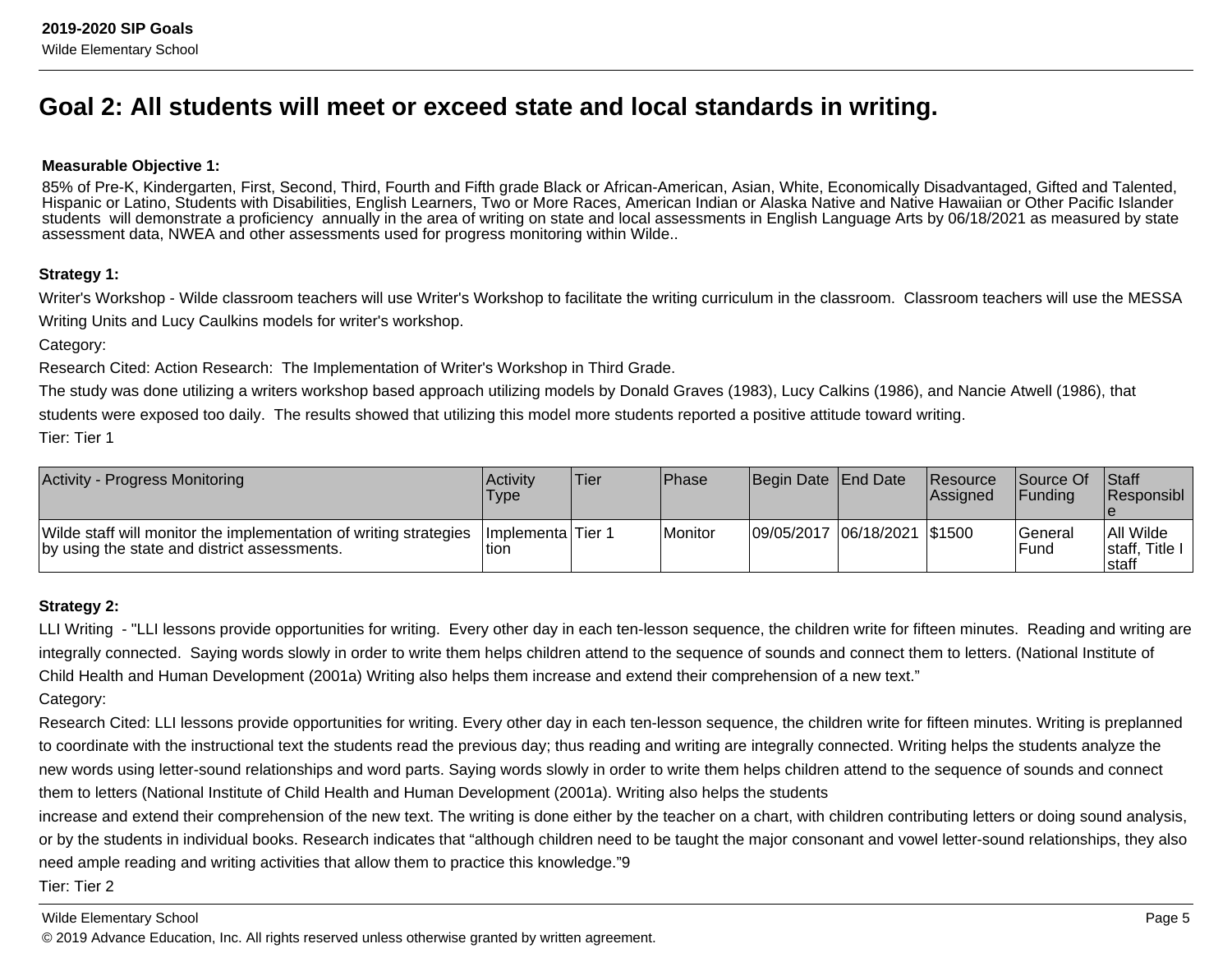Wilde Elementary School

| <b>Activity - LLI Writing Book</b>                                                                                                                                                                                                                                                                                                                                                                                                                                                  | Activity<br>Type            | lTier. | Phase   | Begin Date End Date           | Resource<br>Assigned | Source Of<br> Funding | Staff<br>Responsibl          |
|-------------------------------------------------------------------------------------------------------------------------------------------------------------------------------------------------------------------------------------------------------------------------------------------------------------------------------------------------------------------------------------------------------------------------------------------------------------------------------------|-----------------------------|--------|---------|-------------------------------|----------------------|-----------------------|------------------------------|
| "LLI lessons provide opportunities for writing. Every other day<br>in each ten-lesson sequence, the children write for fifteen<br>  minutes. Reading and writing are integrally connected. Saying<br>words slowly in order to write them helps children attend to the<br>sequence of sounds and connect them to letters. (National<br>Institute of Child Health and Human Development (2001a)<br>Writing also helps them increase and extend their<br>comprehension of a new text." | Implementa Tier 2<br>ltion. |        | Monitor | 09/05/2017  06/18/2021  \$100 |                      | lTitle I Part         | Title 1 and<br>Title 3 staff |

#### **Strategy 3:**

Professional Learning Communities - Staff will collaborate as a professional learning community to strengthen the vertical and horizontal alignment between curriculum, instruction and assessment practices in all core content areas.

Category:

Research Cited: Professional Learning Communities at Work, R. DuFour (1998); Whatever It Takes, R. DuFour (2004); Learning by Doing, T. Many (2012); ResultsNOW, M. Schmoker;.

Tier I: The Forgotten Tier, J. Allain (2011); Visual Learning, J. Hattie (2009); Common Formative Assessment, Bailey and Jakicic (2014).

Tier: Tier 1

| Activity - Participate in timely PLC/DSIT meetings utilizing<br>district framework and monitoring tools                                                                                                                                                                                                                                                                                                                                                                                                                                                                                                                                                                                                                                                                                                      | Activity<br>Type                 | lTier. | Phase   | Begin Date   End Date |            | <b>Resource</b><br>Assigned | Source Of<br>Funding | <b>Staff</b><br>Responsibl |
|--------------------------------------------------------------------------------------------------------------------------------------------------------------------------------------------------------------------------------------------------------------------------------------------------------------------------------------------------------------------------------------------------------------------------------------------------------------------------------------------------------------------------------------------------------------------------------------------------------------------------------------------------------------------------------------------------------------------------------------------------------------------------------------------------------------|----------------------------------|--------|---------|-----------------------|------------|-----------------------------|----------------------|----------------------------|
| <b>IPLC</b> framework:<br>1. Staff will align instruction (lesson planning) with district<br>curriculum and pacing guides.<br>2. Staff will increase their understanding of utilizing high-<br>leverage, research-based instructional strategies in order to<br>improve the impact of effective instruction on student<br>lachievement.<br>3. Staff will create, implement and analyze building and district-<br>level common assessments' results to drive instruction.<br>4. Staff will implement a MTSS process (plan for in-class and<br>school-level intervention/enrichment) to ensure all students'<br>growth in achievement and behavioral success.<br>5. Staff will monitor and analyze the impact of adult<br>implementation of instructional strategies and activities on<br>student achievement. | Professiona Tier 1<br>I Learning |        | Monitor | 09/05/2017            | 06/18/2021 | 1\$0                        | General<br>lFund.    | All Wilde<br><b>Stafff</b> |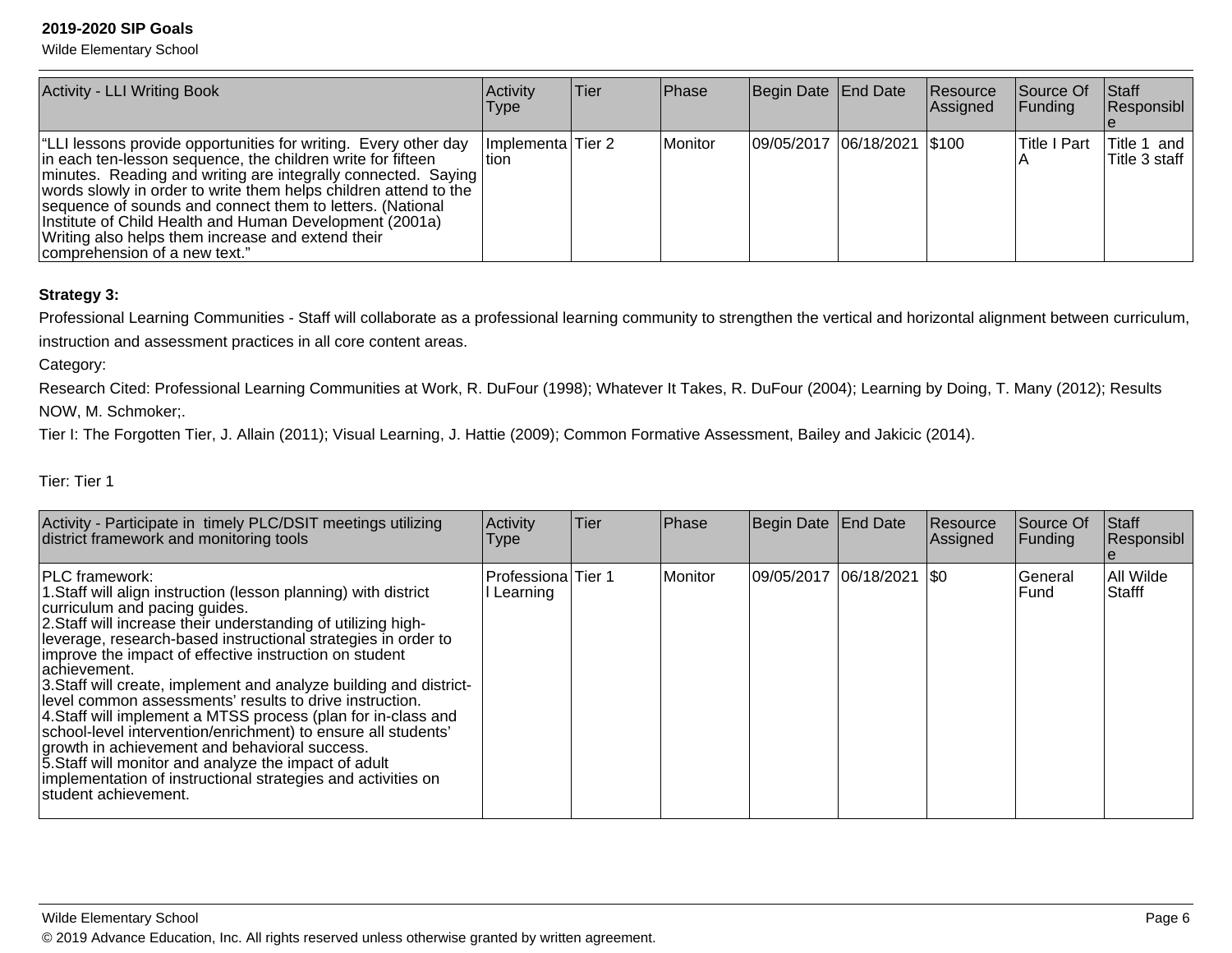### **Goal 3: All students will meet or exceed state and local standards in Mathematics.**

#### **Measurable Objective 1:**

85% of Pre-K, Kindergarten, First, Second, Third, Fourth and Fifth grade Black or African-American, Asian, White, Economically Disadvantaged, Gifted and Talented, Hispanic or Latino, Students with Disabilities, English Learners, Two or More Races, American Indian or Alaska Native and Native Hawaiian or Other Pacific Islanderstudents will demonstrate a proficiency annually on state and local assessments in Mathematics by 06/18/2021 as measured by State Assessments, NWEA, andstate and local assessments.

#### **Strategy 1:**

Math Intervention Strategies - Wilde staff will utilize research based instruction and intervention strategies in their daily math instruction.

Category:

Research Cited: enVision Math curriculum What Words Clearinghouse Intervention Report, 2013

enVison Math is published by Pearson Education Inc. and is a core curriculum for students in kindergarten through grade 6. The program is researched and designedto to help students develop an understanding of math concepts through problem-based instruction, small group interaction, and visual learning with a focus onreasoning and modeling. The program also utilizes differentiated instruction and ongoing assessments to meet the needs of students at all ability levels. Tier: Tier 2

| <b>Activity - Guided Math</b>                                                                                                                                                                                                                                                                                                                                                                                                                                                                                                                                                                                                                                         | Activity<br><b>Type</b> | Tier | <b>Phase</b> | Begin Date End Date            | Resource<br>Assigned | Source Of<br> Funding | <b>Staff</b><br>Responsibl                                                               |
|-----------------------------------------------------------------------------------------------------------------------------------------------------------------------------------------------------------------------------------------------------------------------------------------------------------------------------------------------------------------------------------------------------------------------------------------------------------------------------------------------------------------------------------------------------------------------------------------------------------------------------------------------------------------------|-------------------------|------|--------------|--------------------------------|----------------------|-----------------------|------------------------------------------------------------------------------------------|
| Utilizing Wilde's 4 Tier program will utilize daily Guided Math<br>instruction for every child. Every child will receive the tier I<br>instruction from the general education classroom teacher.<br>Students who are identified and need more assisstance will<br>receive tier 2 intervention from their classroom teacher during<br>the guided math time. Students who are not grasping the<br>concept and/or are identified as being one year behind in<br>mathematics will receive tier 3 instruction from the Title I staff.<br>Students who are then identified for tier 4 will be forwarded to<br>the special education team for testing, help and assisstance. | Direct<br>Instruction   |      | Monitor      | 09/05/2017  06/01/2021  \$3000 |                      | lGeneral<br>lFund     | Wilde staff,<br> Title I staff,<br>lTitle III<br>Istaff.<br>Special<br>Education<br>Team |

#### **Strategy 2:**

Problem Solving - The Wilde staff will utilize Envision Math, common core standards, number talks, and supplemental materials to expose students to problem solvingstrategies in a way that aids understanding of mathematical concepts, common mathematical procedures and problem solving.

Category:

Research Cited: In 2010, The National Council of Teachers of Mathematics, released an article titled "Why Is Teaching With Problem Solving Important to Student Learning?"

The fundamental principle of the research stated "Developing students' abilities to solve problems is not only a fundamental part of mathematics learning acrosscontent areas but also an integral part of mathematics learning across the grade levels."

#### Wilde Elementary School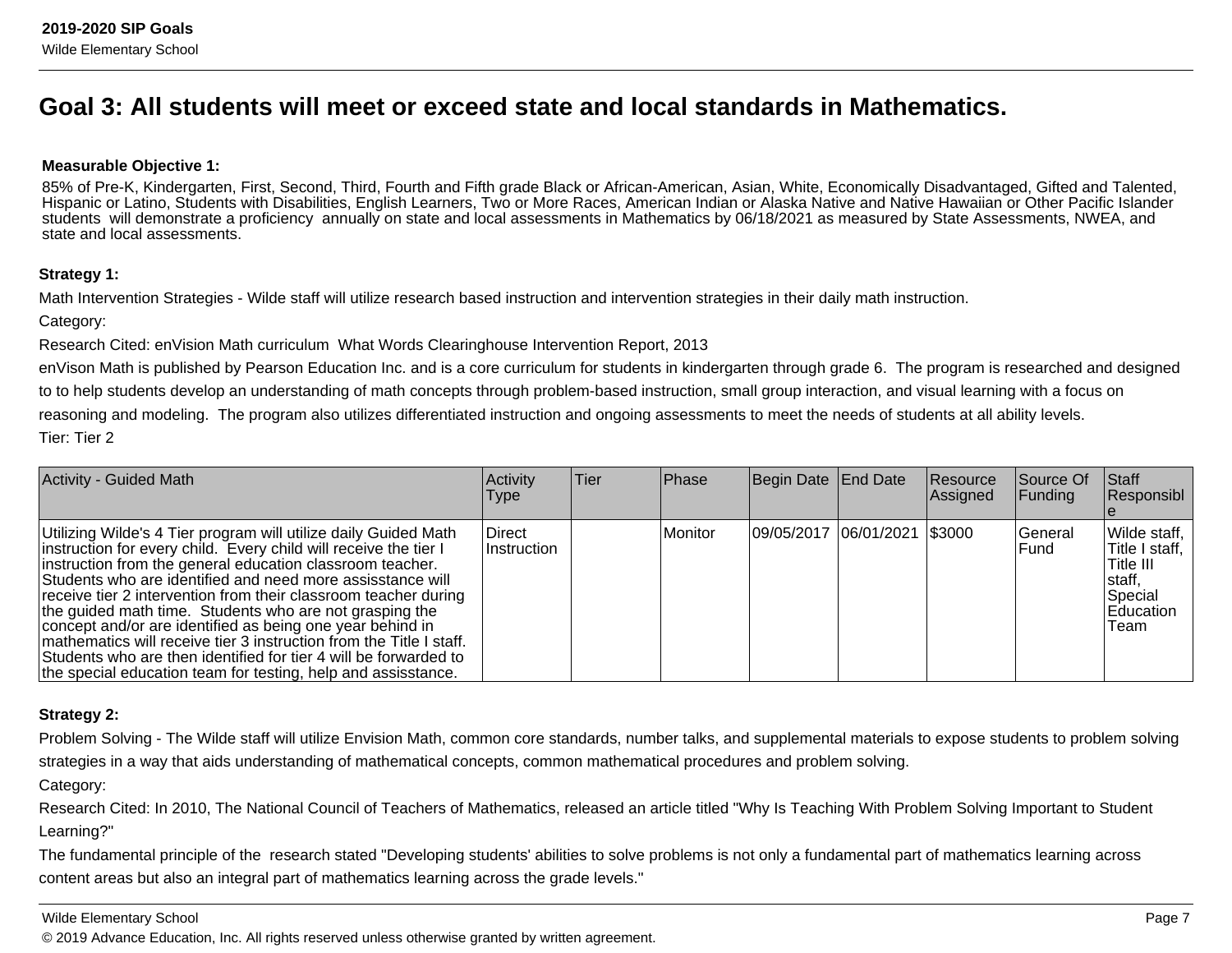Wilde Elementary School

Tier: Tier 1

| Activity - Professional Learning for Math Journals                                                                                                                                                                                   | Activity<br>Type        | Tier   | Phase    | Begin Date | End Date   | Resource<br>Assigned | Source Of<br>Funding             | Staff<br>Responsibl                                           |
|--------------------------------------------------------------------------------------------------------------------------------------------------------------------------------------------------------------------------------------|-------------------------|--------|----------|------------|------------|----------------------|----------------------------------|---------------------------------------------------------------|
| The school improvement team will communicate expectations<br>for using math journals in the area of problem solving. On-<br>going district provided professional development will occur<br>throughout the year, as scheduled by OCI. | Professiona<br>Learning | Tier 1 | Monitor  | 09/05/2017 | 06/18/2021 | \$3000               | General<br>Fund                  | All Wilde<br>staff, Title I<br>and Title III<br>staff         |
|                                                                                                                                                                                                                                      |                         |        |          |            |            |                      |                                  |                                                               |
| <b>Activity - Monitoring Math Journals</b>                                                                                                                                                                                           | Activity<br>Type        | Tier   | Phase    | Begin Date | End Date   | Resource<br>Assigned | Source Of<br>Funding             | <b>Staff</b><br> Responsibl                                   |
| Monitoring of the implementation of math journals will occur<br>through walk through and Professional Learning Communities.                                                                                                          | Monitor                 | Tier 1 | Monitor  | 09/02/2014 | 06/18/2021 | I\$0                 | No Funding Principal<br>Required | land<br><b>Teachers</b>                                       |
|                                                                                                                                                                                                                                      |                         |        |          |            |            |                      |                                  |                                                               |
| <b>Activity - Evaluating Math Journals</b>                                                                                                                                                                                           | Activity<br>Type        | Tier   | Phase    | Begin Date | End Date   | Resource<br>Assigned | Source Of<br>Funding             | <b>Staff</b><br>Responsibl                                    |
| Evaluation of math journals will be completed with a pre and<br>post assessment, using a school-wide problem solving/math<br>journal rubric.Fall and Spring NWEA scores will also be used to<br>evaluate problem solving skills.     | Evaluation              | Tier 1 | Evaluate | 09/05/2017 | 06/18/2021 | 1\$0                 | Required                         | No Funding All teaching<br>staff, as<br>well as<br>Principal. |

#### **Strategy 3:**

Professional Learning Communities - Staff will collaborate as a professional learning community to strengthen the vertical and horizontal alignment between curriculum, instruction and assessment practices in all core content areas.

Category:

Research Cited: Professional Learning Communities at Work, R. DuFour (1998); Whatever It Takes, R. DuFour (2004); Learning by Doing, T. Many (2012); ResultsNOW, M. Schmoker;.

Tier I: The Forgotten Tier, J. Allain (2011); Visual Learning, J. Hattie (2009); Common Formative Assessment, Bailey and Jakicic (2014).

Tier:

| Activity - Participate in timely PLC/DSIT meetings utilizing<br>district framework and monitoring tools | <b>Activity</b><br>Type | <sup>1</sup> Tier | <sup>I</sup> Phase | Begin Date End Date | <b>Resource</b><br><b>Assigned</b> | Source Of<br>Funding | <b>Staff</b><br>Responsibl |
|---------------------------------------------------------------------------------------------------------|-------------------------|-------------------|--------------------|---------------------|------------------------------------|----------------------|----------------------------|
|                                                                                                         |                         |                   |                    |                     |                                    |                      |                            |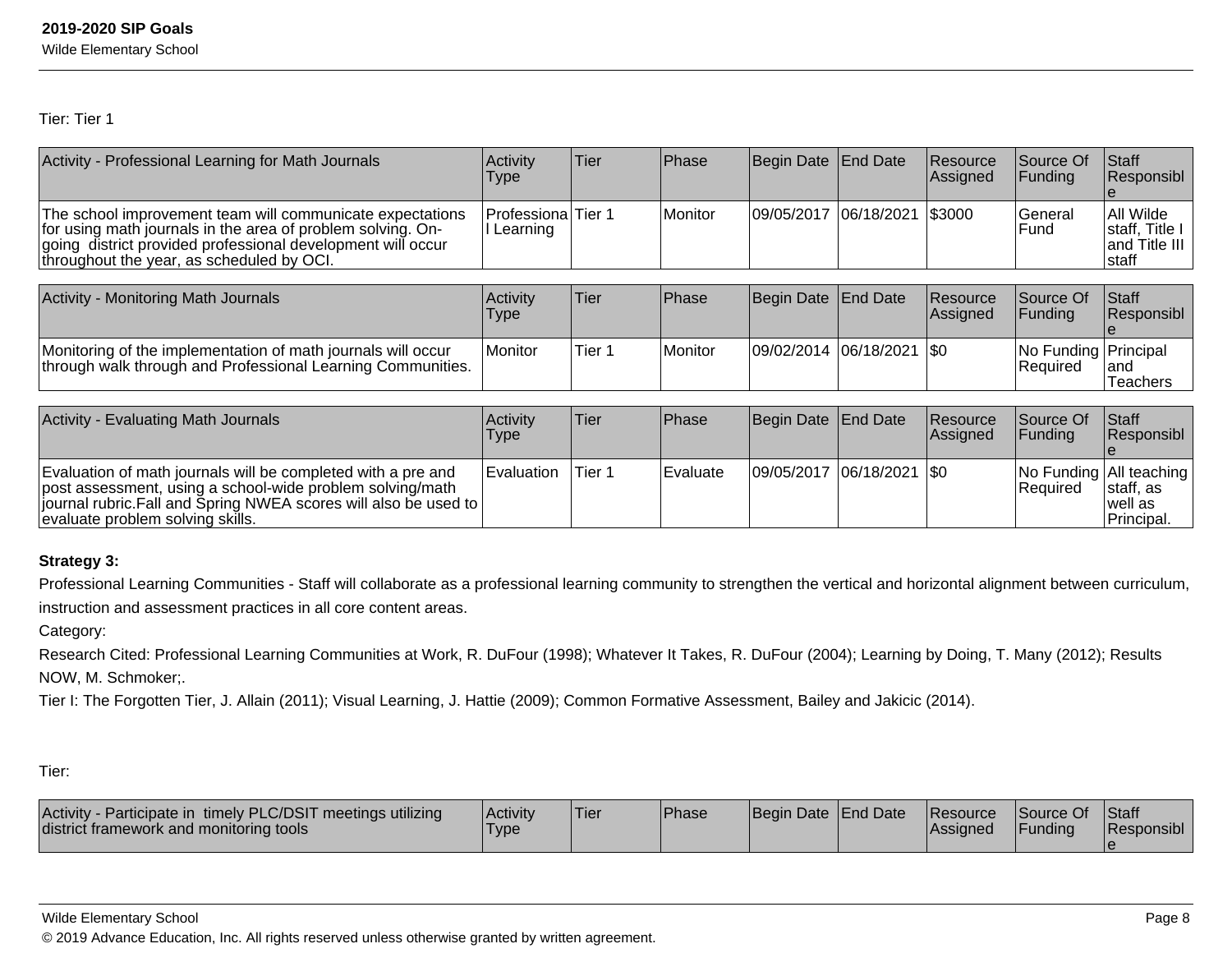Wilde Elementary School

| <b>PLC</b> framework:<br>1. Staff will align instruction (lesson planning) with district<br>curriculum and pacing guides.<br>2. Staff will increase their understanding of utilizing high-<br>leverage, research-based instructional strategies in order to<br>improve the impact of effective instruction on student<br>lachievement.<br>3. Staff will create, implement and analyze building and district-<br>level common assessments' results to drive instruction.<br>4. Staff will implement a MTSS process (plan for in-class and<br>school-level intervention/enrichment) to ensure all students'<br>growth in achievement and behavioral success. | Professiona<br>Learning | Monitor | 09/05/2017 06/18/2021  \$0 | General<br>lFund | All Wilde<br>Staff |
|------------------------------------------------------------------------------------------------------------------------------------------------------------------------------------------------------------------------------------------------------------------------------------------------------------------------------------------------------------------------------------------------------------------------------------------------------------------------------------------------------------------------------------------------------------------------------------------------------------------------------------------------------------|-------------------------|---------|----------------------------|------------------|--------------------|
| 5. Staff will monitor and analyze the impact of adult<br>implementation of instructional strategies and activities on<br>Istudent achievement.                                                                                                                                                                                                                                                                                                                                                                                                                                                                                                             |                         |         |                            |                  |                    |

### **Goal 4: All students will meet or exceed state and local standards in Science.**

#### **Measurable Objective 1:**

85% of Pre-K, Kindergarten, First, Second, Third, Fourth and Fifth grade Black or African-American, Asian, White, Economically Disadvantaged, Gifted and Talented, Hispanic or Latino, Students with Disabilities, English Learners, Two or More Races, American Indian or Alaska Native and Native Hawaiian or Other Pacific Islanderstudents will demonstrate a proficiency annually on state and local assessments in Science by 06/18/2021 as measured by State Assessments, NWEA andassessments used for progress monitoring within the school..

#### **Strategy 1:**

Science Enrichment - Students will receive additional science content by supplemental guided reading using science text.

#### Category:

Research Cited: Topic Science Research: Science Inquiry and Learning Battle Creek http://www.bcamsc.org/Rationale: To implement the Science standards in K-5 in the classroom, the battle Creek Science curriculum creates vocabulary rich lessons based on the Common Core. 2. Multi-sensory strategies for Science vocabulary, bySandra Husty and Judy Jackson (2008) Rationale: To implement the Science standards in K-5 Husty and Jackson support ELL learners with hands on Science lessonsand activities to create a rich learning environment.

Tier: Tier 2

| Activity - Garden Club | <b>Activity</b><br>Type | Tier | <b>Phase</b> | Begin Date End Date | Resource<br><b>IAssigned</b> | Source Of<br>Funding | Staff<br>Responsibl |
|------------------------|-------------------------|------|--------------|---------------------|------------------------------|----------------------|---------------------|
|                        |                         |      |              |                     |                              |                      |                     |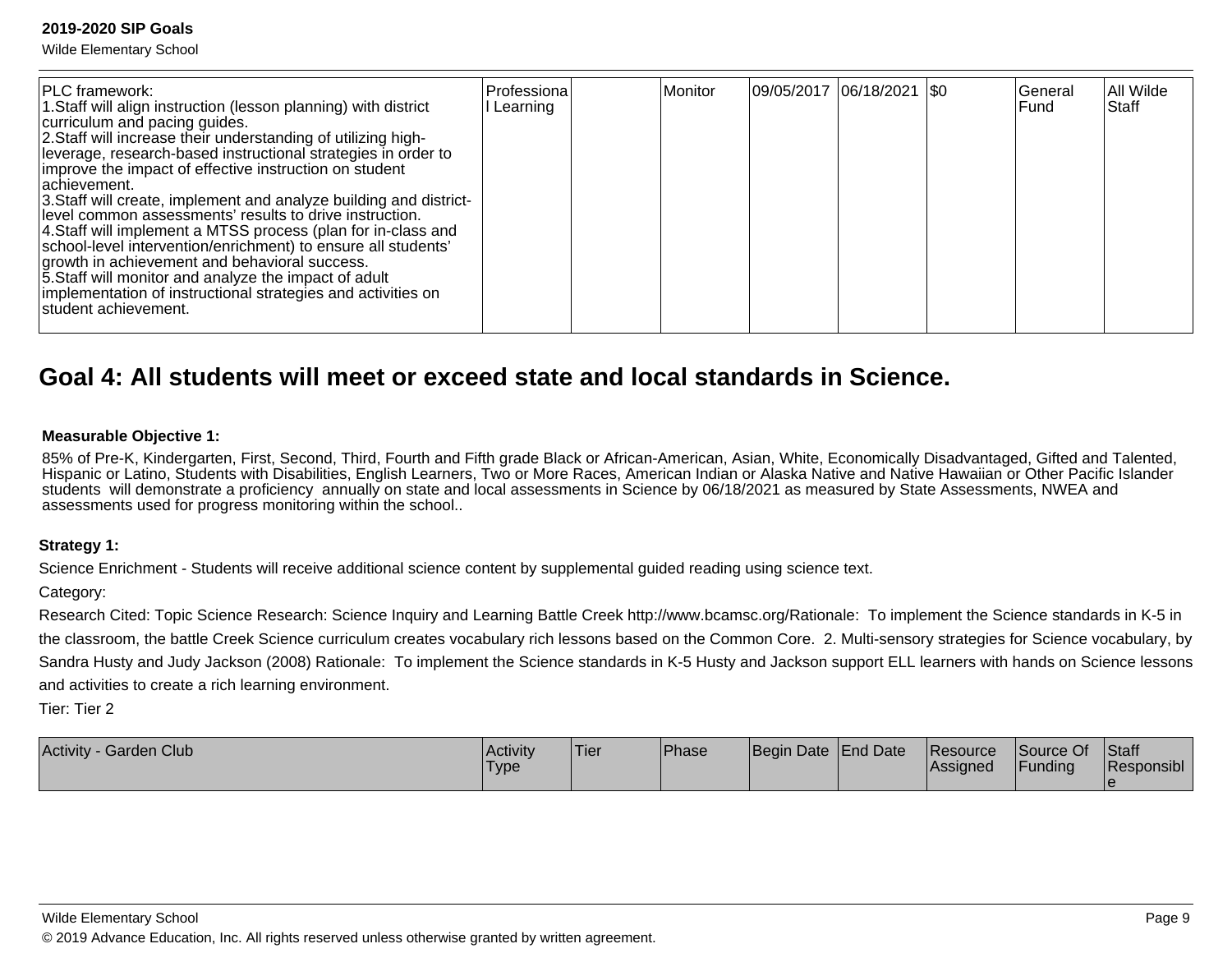Wilde Elementary School

| Students will create and maintain the Wilde school garden and<br>flower gardens around the school grounds. | Extra<br>Curricular |  | Monitor | 09/05/2017 06/18/2021 \$1000 |  |  | <b>General</b><br><b>Fund</b> | Wilde staff<br>menmbers,<br>Wilde<br><b>Garden</b><br> Club<br>members,<br><b>Parent</b><br>Support,<br>Building<br>Administrat<br>Tor |
|------------------------------------------------------------------------------------------------------------|---------------------|--|---------|------------------------------|--|--|-------------------------------|----------------------------------------------------------------------------------------------------------------------------------------|
|------------------------------------------------------------------------------------------------------------|---------------------|--|---------|------------------------------|--|--|-------------------------------|----------------------------------------------------------------------------------------------------------------------------------------|

| <b>Activity - Green Team</b>                                                                                                           | <b>Activity</b><br>Type            | <b>Tier</b> | Phase   | Begin Date End Date          | Resource<br><b>Assigned</b> | <b>Source Of</b><br> Funding | <b>Staff</b><br>Responsibl                                                    |
|----------------------------------------------------------------------------------------------------------------------------------------|------------------------------------|-------------|---------|------------------------------|-----------------------------|------------------------------|-------------------------------------------------------------------------------|
| Wilde students will be able to acitively participate in our Wilde<br>initiative of running a "green school" (enviromentally friendly). | <b>IExtra</b><br><b>Curricular</b> | Tier 1      | Monitor | 09/05/2017 06/18/2021 \$1500 |                             | lGeneral<br>l Fund           | All Wilde<br>staff, Title I,<br>Title III,<br>Building<br>Administrat<br>l or |

#### **Strategy 2:**

Battle Creek Science Kits - The Wilde staff will utilize the Battle Creek Science curriculum that is aligned to the GLCEs/Common Core to ensure students are exposedto high quality hands-on science lessons.

Category:

Research Cited: Battle Creek Area Mathematics and Scince Center research and data can be found at https://www.bcamsc.org/science-units/researchprogramevaluation.

This organization has developed Kindergarten through seventh grade inquiry based science currriculum that is aligned with the Michigan Glade Level ContentExpectations (some day soon to become new Common Core standards). The purpose of their Science program is to provide solid, inquiry-based science instruction inthe classroom with opportunities for students to engage in all four strands of science which include: physical science, life science, earth science and inquiry and technology. The program is designed to provide teachers with classroom instruction that includes opportunities for interaction in the classroom, where students carryout investigations, talk and write about their observations and emerging understandings, and discuss methods to test their theories. Tier:

| <b>Activity - Battle Creek Unit Tests</b>                                                                                                                                      | Activitv<br>Type | ∣Tier | <b>IPhase</b>  | Begin Date End Date          | Resource<br>Assigned | Source Of<br><b>Funding</b> | <b>Staff</b><br>Responsibl                                                               |
|--------------------------------------------------------------------------------------------------------------------------------------------------------------------------------|------------------|-------|----------------|------------------------------|----------------------|-----------------------------|------------------------------------------------------------------------------------------|
| Battle Creek provides pre and post assessments to analyze the Direct<br>science unit taught. Staff will then analyze this data to identify<br>areas of additional instruction. | ∐nstruction      |       | <b>Monitor</b> | 09/05/2017 06/18/2021 \$2000 |                      | lGeneral<br>lFund           | All Wilde<br>Staff, Title I<br>$ $ and Title III, $ $<br>Building<br>IAdministrat<br>Tor |

Wilde Elementary School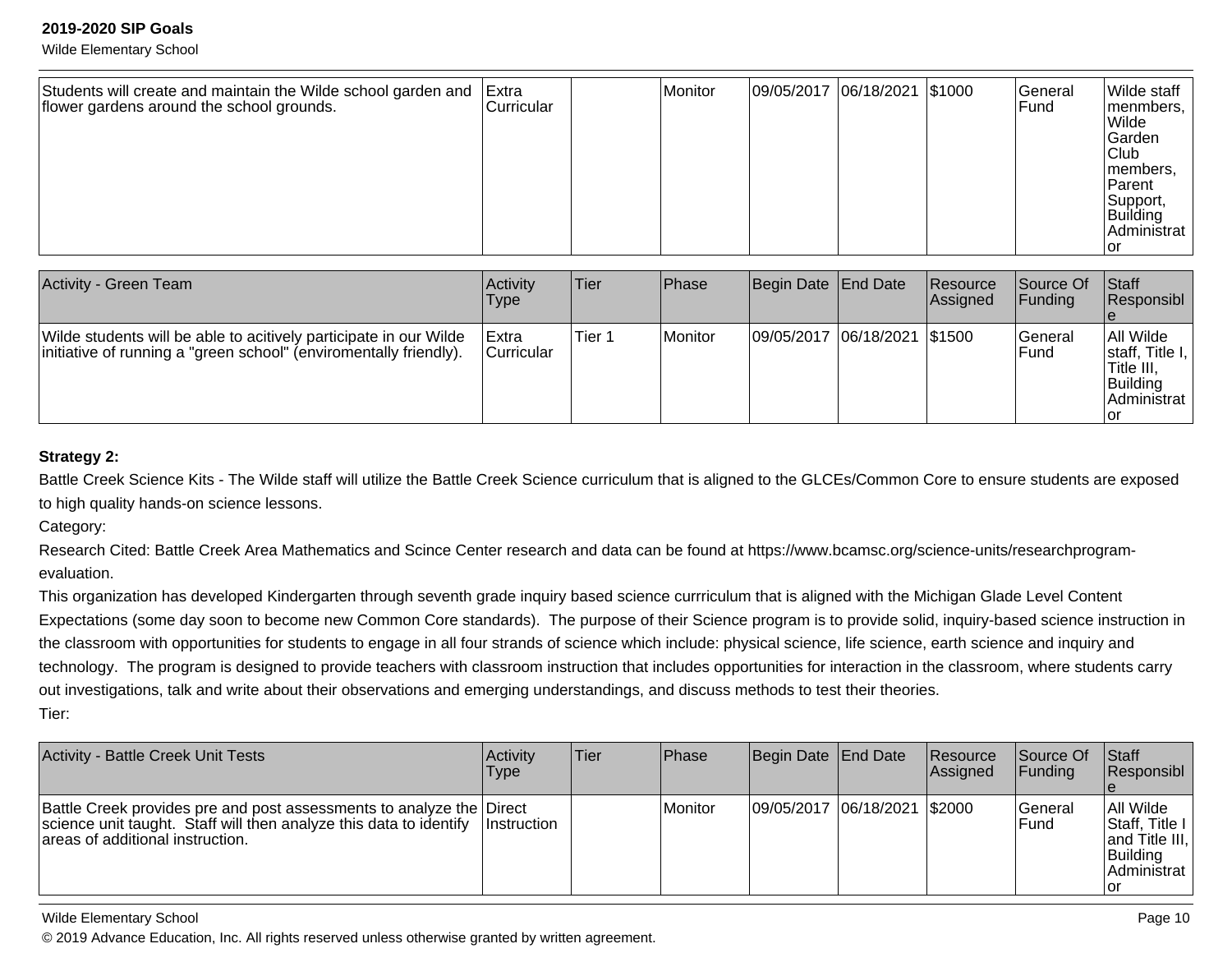Wilde Elementary School

#### **Strategy 3:**

Professional Learning Communities - Staff will collaborate as a professional learning community to strengthen the vertical and horizontal alignment between curriculum,instruction and assessment practices in all core content areas.

#### Category:

Research Cited: Professional Learning Communities at Work, R. DuFour (1998); Whatever It Takes, R. DuFour (2004); Learning by Doing, T. Many (2012); ResultsNOW, M. Schmoker;.

Tier I: The Forgotten Tier, J. Allain (2011); Visual Learning, J. Hattie (2009); Common Formative Assessment, Bailey and Jakicic (2014).

Tier:

| Activity - Participate in timely PLC/DSIT meetings utilizing<br>district framework and monitoring tools                                                                                                                                                                                                                                                                                                                                                                                                                                                                                                                                                                                                                                                                                                      | Activity<br>Type        | Tier | Phase   | Begin Date End Date    | Resource<br>Assigned | Source Of<br>Funding | Staff<br>Responsibl |
|--------------------------------------------------------------------------------------------------------------------------------------------------------------------------------------------------------------------------------------------------------------------------------------------------------------------------------------------------------------------------------------------------------------------------------------------------------------------------------------------------------------------------------------------------------------------------------------------------------------------------------------------------------------------------------------------------------------------------------------------------------------------------------------------------------------|-------------------------|------|---------|------------------------|----------------------|----------------------|---------------------|
| <b>IPLC</b> framework:<br>1. Staff will align instruction (lesson planning) with district<br>curriculum and pacing guides.<br>2. Staff will increase their understanding of utilizing high-<br>leverage, research-based instructional strategies in order to<br>improve the impact of effective instruction on student<br>lachievement.<br>3. Staff will create, implement and analyze building and district-<br>level common assessments' results to drive instruction.<br>4. Staff will implement a MTSS process (plan for in-class and<br>school-level intervention/enrichment) to ensure all students'<br>growth in achievement and behavioral success.<br>5. Staff will monitor and analyze the impact of adult<br>implementation of instructional strategies and activities on<br>student achievement. | Professiona<br>Learning |      | Monitor | 09/05/2017  06/18/2021 | 1\$0                 | General<br>lFund.    | All Wilde<br>Staff  |

### **Goal 5: All students will meet or exceed state and local standards in Social Studies.**

#### **Measurable Objective 1:**

85% of Pre-K, Kindergarten, First, Second, Third, Fourth and Fifth grade Black or African-American, Asian, White, Economically Disadvantaged, Gifted and Talented, Hispanic or Latino, Students with Disabilities, English Learners, Two or More Races, American Indian or Alaska Native and Native Hawaiian or Other Pacific Islander students will demonstrate a proficiency annually on state and local assessments in Social Studies by 06/18/2021 as measured by State Assessments, NWEA, andassessments used for porgress monitoring within the school..

Wilde Elementary School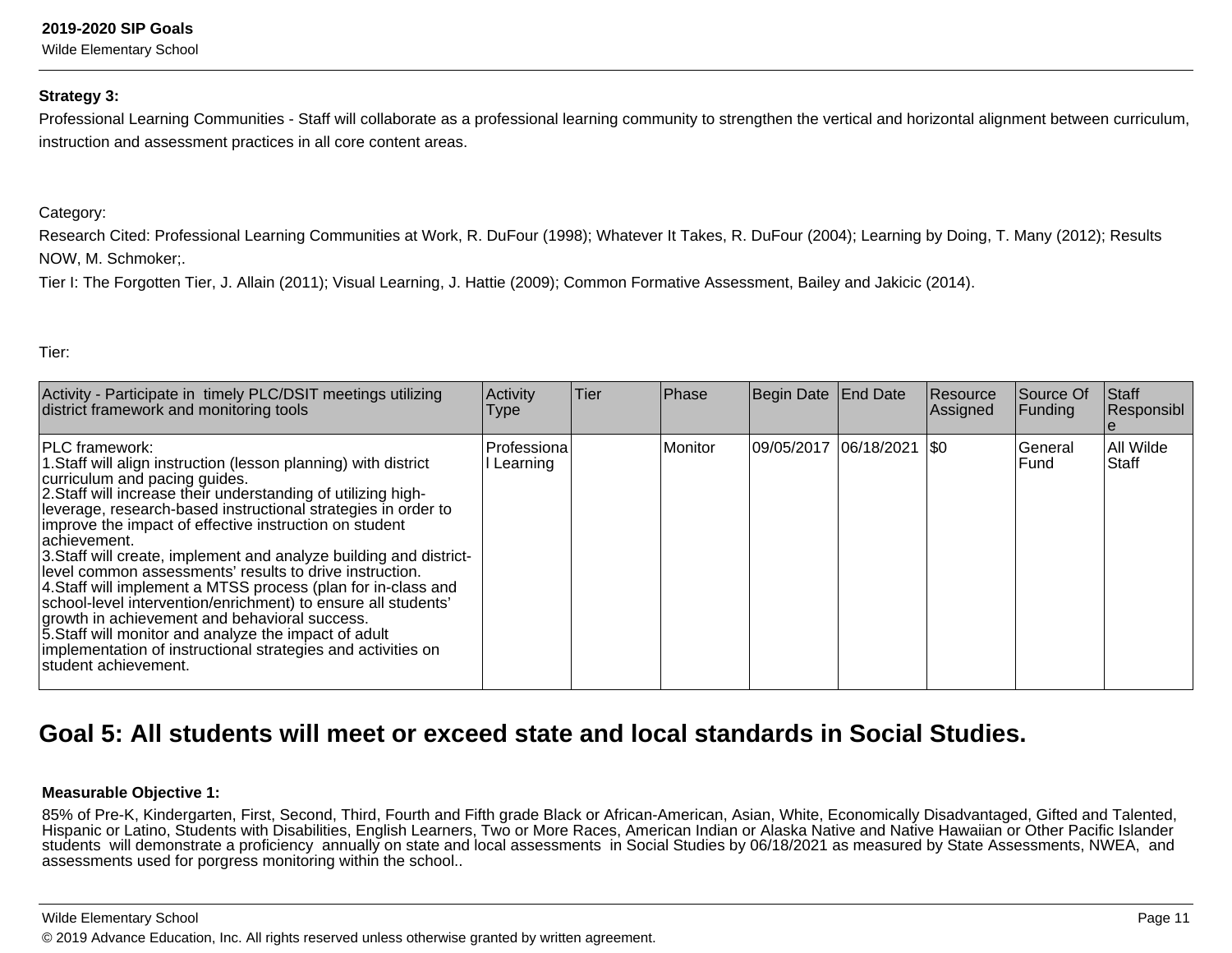Wilde Elementary School

#### **Strategy 1:**

Pearson Social Studies - Wilde students will learn about Social Studies topics that correspond to the Common Core through the use of textbooks, leveled readers and online support sytems.

Category:

Research Cited: The Scott Foresman Social Studies is designed to meet the way teachers teach and students learn. From reading and writing, to hands-on activitiesutilizing technology, they combine them all to get the most out of their resources for student learning.

Tier: Tier 1

| <b>Activity - Classroom Assessments</b>                                                                                                                     | <b>Activity</b><br><b>Type</b> | lTier. | <b>IPhase</b> | Begin Date   End Date        | Resource<br><b>Assigned</b> | <b>Source Of</b><br>IFundina | <b>Staff</b><br>Responsibl                                                      |
|-------------------------------------------------------------------------------------------------------------------------------------------------------------|--------------------------------|--------|---------------|------------------------------|-----------------------------|------------------------------|---------------------------------------------------------------------------------|
| After each unit of study the staff will give classroom<br>assessments to determine whether the students understand<br>the main concepts of the unit taught. | <b>Evaluation</b>              |        |               | 09/05/2017 06/18/2021 \$1000 |                             | lGeneral<br>IFund            | All Wilde<br>staff, Title I,<br>Title III and<br>Building<br>Administrat<br>lor |

#### **Strategy 2:**

Building Vocabulary - Wilde staff members will work on methods to incorporate and identify key academic vocabulary in the area of Social Studies to help studentsdevelp a deep understanding of the main concept.

Category:

Research Cited: This comes from Marzano and her studies on Meta-Analytic Synthesis. The article can be found at

http://www.marzanoreasearch.com/research/building\_vocabulry.aspx

Tier: Tier 1

| <b>Activity - Frayer Model</b>                                                                                                                                   | Activity<br>Type                     | lTier. | Phase | Begin Date   End Date          | Resource<br><b>Assigned</b> | <b>Source Of</b><br>IFundina | Staff<br>Responsibl                                                                             |
|------------------------------------------------------------------------------------------------------------------------------------------------------------------|--------------------------------------|--------|-------|--------------------------------|-----------------------------|------------------------------|-------------------------------------------------------------------------------------------------|
| Wilde staff members will utilize, instruct and guide students in<br>the use of graphic organizers using the Frayer Model in their<br>Social Studies instruction. | <b>IDirect</b><br><i>Instruction</i> |        |       | 09/05/2017  06/18/2021  \$1200 |                             | lGeneral<br>IFund            | All Wilde<br>IStaff. Title I<br>land Title III<br>Istaff and<br>Building<br>Administrat<br>l or |

#### **Strategy 3:**

Professional Learning Communities - Staff will collaborate as a professional learning community to strengthen the vertical and horizontal alignment between curriculum,instruction and assessment practices in all core content areas.

#### Wilde Elementary School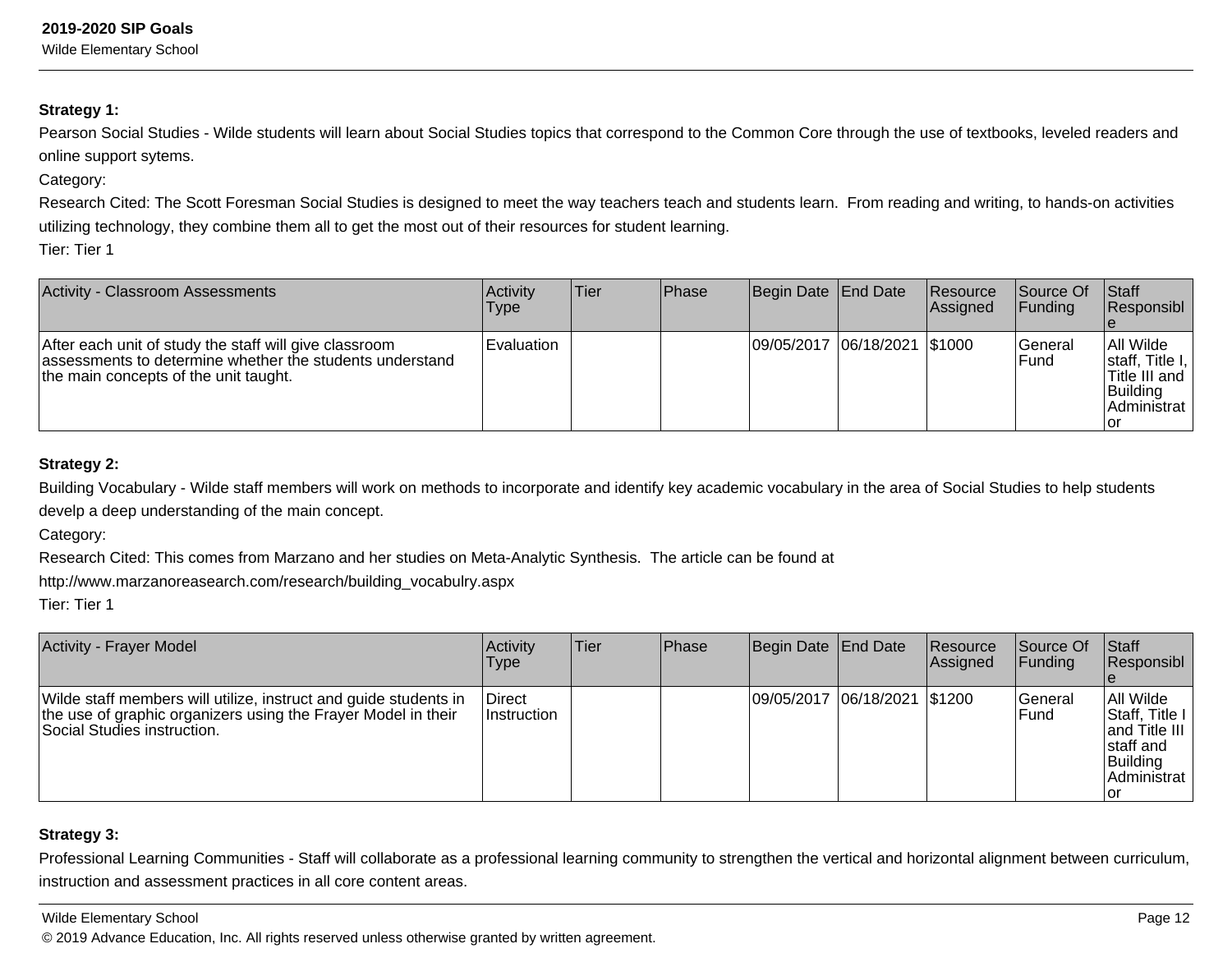Wilde Elementary School

Category:

Research Cited: Professional Learning Communities at Work, R. DuFour (1998); Whatever It Takes, R. DuFour (2004); Learning by Doing, T. Many (2012); ResultsNOW, M. Schmoker;.

Tier I: The Forgotten Tier, J. Allain (2011); Visual Learning, J. Hattie (2009); Common Formative Assessment, Bailey and Jakicic (2014).

Tier:

| Activity - Participate in timely PLC/DSIT meetings utilizing<br>district framework and monitoring tools                                                                                                                                                                                                                                                                                                                                                                                                                                                                                                                                                                                                                                                                                                    | Activity<br>Type                  | <b>Tier</b> | <b>Phase</b> | Begin Date End Date    | Resource<br>Assigned | Source Of<br>Funding | Staff<br>Responsibl |
|------------------------------------------------------------------------------------------------------------------------------------------------------------------------------------------------------------------------------------------------------------------------------------------------------------------------------------------------------------------------------------------------------------------------------------------------------------------------------------------------------------------------------------------------------------------------------------------------------------------------------------------------------------------------------------------------------------------------------------------------------------------------------------------------------------|-----------------------------------|-------------|--------------|------------------------|----------------------|----------------------|---------------------|
| <b>PLC</b> framework:<br>1. Staff will align instruction (lesson planning) with district<br>curriculum and pacing guides.<br>2. Staff will increase their understanding of utilizing high-<br>leverage, research-based instructional strategies in order to<br>improve the impact of effective instruction on student<br>achievement.<br>3. Staff will create, implement and analyze building and district-<br>level common assessments' results to drive instruction.<br>4. Staff will implement a MTSS process (plan for in-class and<br>school-level intervention/enrichment) to ensure all students'<br>growth in achievement and behavioral success.<br>5. Staff will monitor and analyze the impact of adult<br>implementation of instructional strategies and activities on<br>student achievement. | Professiona Tier 1<br>II Learning |             | l Monitor    | 09/05/2017  06/18/2021 | 1\$0                 | General<br>lFund.    | All Wilde<br>Staff  |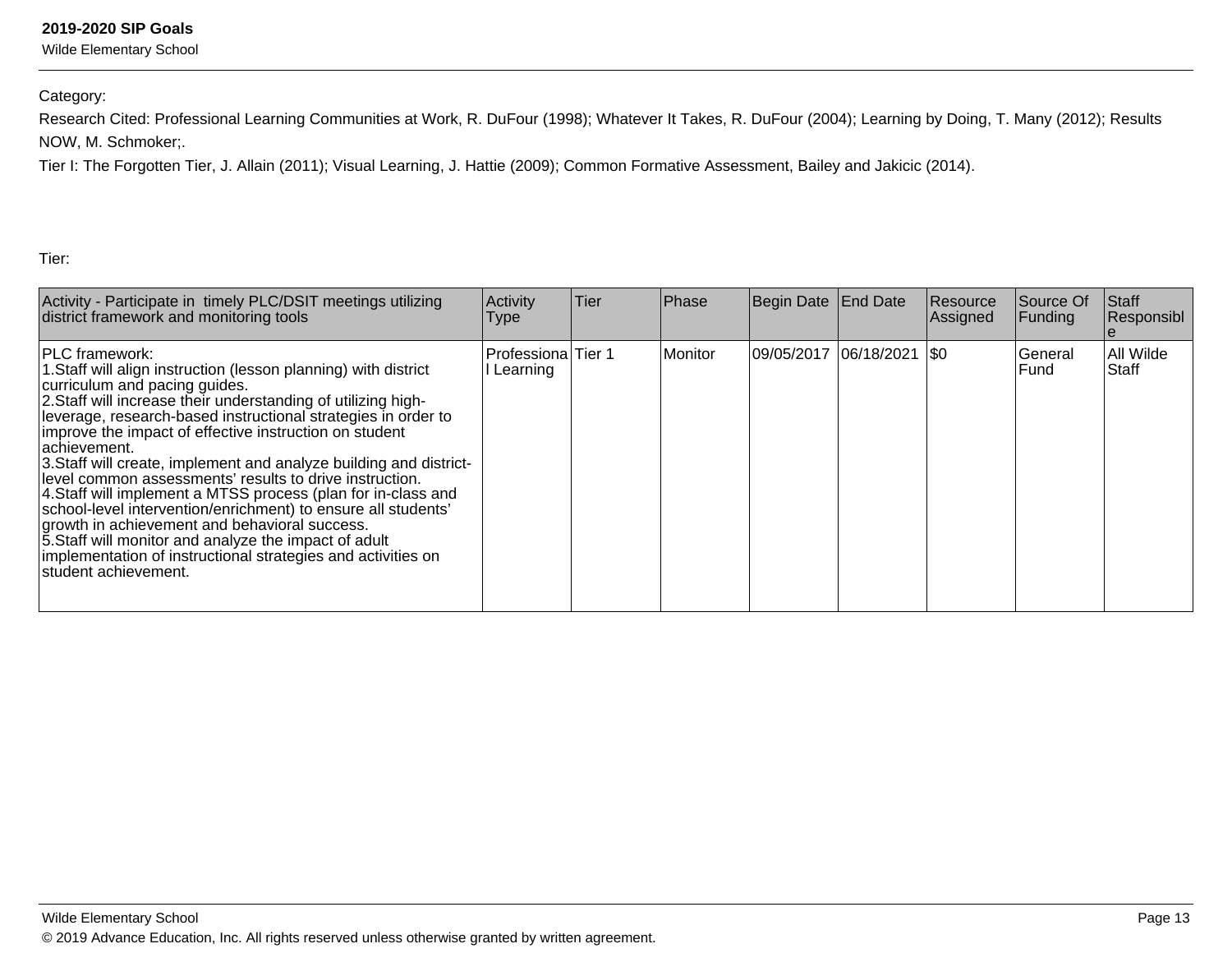## **Activity Summary by Funding Source**

#### **Below is a breakdown of your activities by funding source**

#### **General Fund**

| <b>Activity Name</b>                              | Activity Description                                                                                                                                                                                                                   | Activity<br><b>Type</b>   | Tier    | Phase          | Begin Date            | End Date | Resource<br>Assigned | Staff<br>Responsibl                                                                                                           |
|---------------------------------------------------|----------------------------------------------------------------------------------------------------------------------------------------------------------------------------------------------------------------------------------------|---------------------------|---------|----------------|-----------------------|----------|----------------------|-------------------------------------------------------------------------------------------------------------------------------|
| Garden Club                                       | Students will create and maintain the Wilde school<br>garden and flower gardens around the school<br>grounds.                                                                                                                          | Extra<br>Curricular       |         | <b>Monitor</b> | 09/05/2017 06/18/2021 |          | \$1000               | Wilde staff<br>menmbers,<br>Wilde<br>Garden<br>Club<br>members,<br>Parent<br>Support,<br><b>Building</b><br>Administrat<br>or |
| <b>Professional Learning</b><br>for Math Journals | The school improvement team will communicate<br>expectations for using math journals in the area of<br>problem solving. On-going district provided<br>professional development will occur throughout<br>the year, as scheduled by OCI. | Professiona<br>I Learning | lTier 1 | <b>Monitor</b> | 09/05/2017 06/18/2021 |          | \$3000               | All Wilde<br>staff, Title I<br>and Title III<br>staff                                                                         |
| <b>Frayer Model</b>                               | Wilde staff members will utilize, instruct and guide<br>students in the use of graphic organizers using the Instruction<br>Frayer Model in their Social Studies instruction.                                                           | <b>Direct</b>             |         |                | 09/05/2017 06/18/2021 |          | \$1200               | All Wilde<br>Staff, Title I<br>and Title III<br>staff and<br><b>Building</b><br>Administrat<br>or                             |
| Green Team                                        | Wilde students will be able to acitively participate<br>in our Wilde initiative of running a "green school"<br>(enviromentally friendly).                                                                                              | Extra<br>Curricular       | Tier 1  | Monitor        | 09/05/2017 06/18/2021 |          | \$1500               | All Wilde<br>staff, Title I, $ $<br>Title III,<br><b>Building</b><br>Administrat<br>Tor                                       |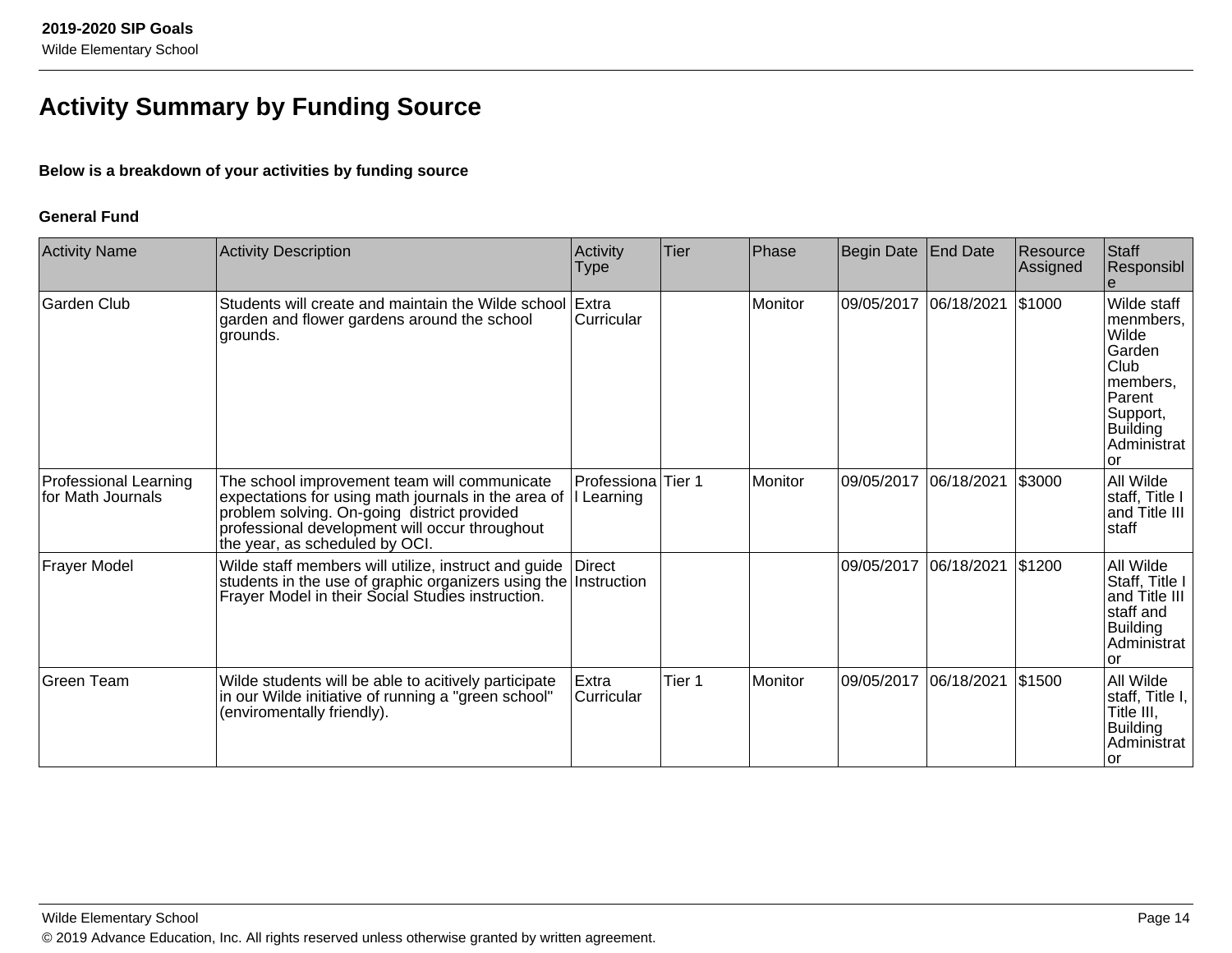Wilde Elementary School

| Participate in timely<br>PLC/DSIT meetings<br>utilizing district<br>framework and<br>monitoring tools | PLC framework:<br>1. Staff will align instruction (lesson planning) with<br>district curriculum and pacing guides.<br>2. Staff will increase their understanding of utilizing<br>high-leverage, research-based instructional<br>strategies in order to improve the impact of<br>effective instruction on student achievement.<br>3. Staff will create, implement and analyze building<br>and district-level common assessments' results to<br>drive instruction.<br>4. Staff will implement a MTSS process (plan for<br>in-class and school-level intervention/enrichment)<br>to ensure all students' growth in achievement and<br>behavioral success.<br>5. Staff will monitor and analyze the impact of adult<br>implementation of instructional strategies and<br>activities on student achievement. | Professiona<br>I Learning        | Monitor | 09/05/2017 06/18/2021 |            | $ 30\rangle$ | All Wilde<br><b>Staff</b>                                                             |
|-------------------------------------------------------------------------------------------------------|---------------------------------------------------------------------------------------------------------------------------------------------------------------------------------------------------------------------------------------------------------------------------------------------------------------------------------------------------------------------------------------------------------------------------------------------------------------------------------------------------------------------------------------------------------------------------------------------------------------------------------------------------------------------------------------------------------------------------------------------------------------------------------------------------------|----------------------------------|---------|-----------------------|------------|--------------|---------------------------------------------------------------------------------------|
| Participate in timely<br>PLC/DSIT meetings<br>utilizing district<br>framework and<br>monitoring tools | PLC framework:<br>1. Staff will align instruction (lesson planning) with<br>district curriculum and pacing guides.<br>2. Staff will increase their understanding of utilizing<br>high-leverage, research-based instructional<br>strategies in order to improve the impact of<br>effective instruction on student achievement.<br>3. Staff will create, implement and analyze building<br>and district-level common assessments' results to<br>drive instruction.<br>4. Staff will implement a MTSS process (plan for<br>in-class and school-level intervention/enrichment)<br>to ensure all students' growth in achievement and<br>behavioral success.<br>5. Staff will monitor and analyze the impact of adult<br>implementation of instructional strategies and<br>activities on student achievement. | Professiona Tier 1<br>I Learning | Monitor | 09/05/2017            | 06/18/2021 | \$0          | All Wilde<br><b>Staff</b>                                                             |
| <b>Battle Creek Unit Tests</b>                                                                        | Battle Creek provides pre and post assessments<br>to analyze the science unit taught. Staff will then<br>analyze this data to identify areas of additional<br>instruction.                                                                                                                                                                                                                                                                                                                                                                                                                                                                                                                                                                                                                              | <b>Direct</b><br>Instruction     | Monitor | 09/05/2017            | 06/18/2021 | \$2000       | All Wilde<br>Staff, Title I<br>and Title III,<br>Building<br>Administrat<br><b>or</b> |
|                                                                                                       | Classroom Assessments After each unit of study the staff will give<br>classroom assessments to determine whether the<br>students understand the main concepts of the unit<br>taught.                                                                                                                                                                                                                                                                                                                                                                                                                                                                                                                                                                                                                    | Evaluation                       |         | 09/05/2017 06/18/2021 |            | \$1000       | All Wilde<br>staff, Title I,<br>Title III and<br>Building<br>Administrat<br>lor       |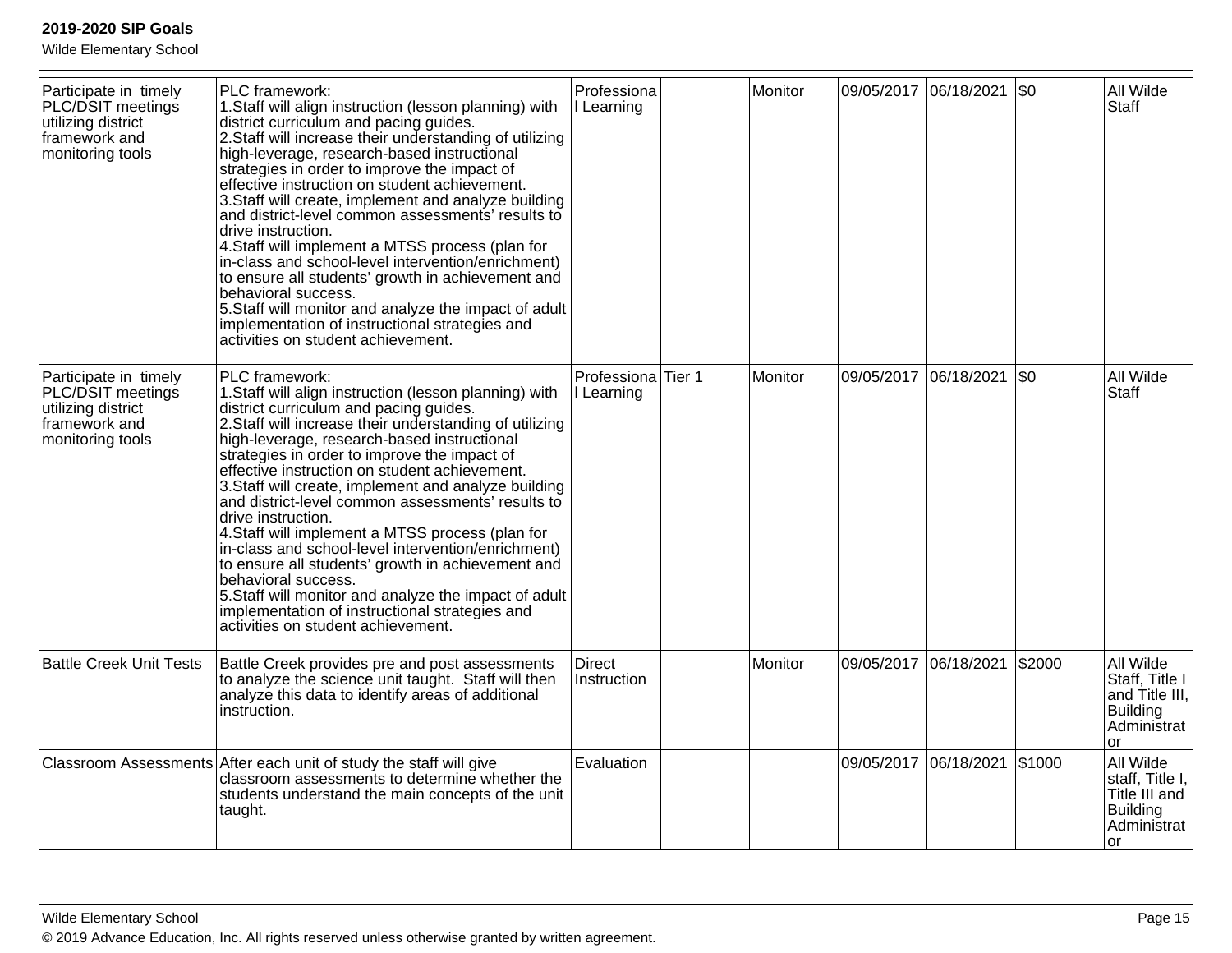Wilde Elementary School

| <b>Guided Math</b>                                                                                    | Utilizing Wilde's 4 Tier program will utilize daily<br>Guided Math instruction for every child. Every<br>child will receive the tier I instruction from the<br>general education classroom teacher. Students<br>who are identified and need more assisstance will<br>receive tier 2 intervention from their classroom<br>teacher during the guided math time. Students<br>who are not grasping the concept and/or are<br>identified as being one year behind in<br>mathematics will receive tier 3 instruction from the<br>Title I staff. Students who are then identified for<br>tier 4 will be forwarded to the special education<br>team for testing, help and assisstance.                                                                                                                          | <b>Direct</b><br>Instruction                | Monitor | 09/05/2017 06/01/2021 |            | \$3000 | Wilde staff,<br>Title I staff,<br>Title III<br>staff,<br>Special<br>Education<br>Team |
|-------------------------------------------------------------------------------------------------------|---------------------------------------------------------------------------------------------------------------------------------------------------------------------------------------------------------------------------------------------------------------------------------------------------------------------------------------------------------------------------------------------------------------------------------------------------------------------------------------------------------------------------------------------------------------------------------------------------------------------------------------------------------------------------------------------------------------------------------------------------------------------------------------------------------|---------------------------------------------|---------|-----------------------|------------|--------|---------------------------------------------------------------------------------------|
| Participate in timely<br>PLC/DSIT meetings<br>utilizing district<br>framework and<br>monitoring tools | PLC framework:<br>1. Staff will align instruction (lesson planning) with<br>district curriculum and pacing guides.<br>2. Staff will increase their understanding of utilizing<br>high-leverage, research-based instructional<br>strategies in order to improve the impact of<br>effective instruction on student achievement.<br>3. Staff will create, implement and analyze building<br>and district-level common assessments' results to<br>drive instruction.<br>4. Staff will implement a MTSS process (plan for<br>in-class and school-level intervention/enrichment)<br>to ensure all students' growth in achievement and<br>behavioral success.<br>5. Staff will monitor and analyze the impact of adult<br>implementation of instructional strategies and<br>activities on student achievement. | Professiona <sup>Tier</sup> 1<br>I Learning | Monitor | 09/05/2017 06/18/2021 |            | I\$0   | All Wilde<br><b>Stafff</b>                                                            |
| Participate in timely<br>PLC/DSIT meetings<br>utilizing district<br>framework and<br>monitoring tools | PLC framework:<br>1. Staff will align instruction (lesson planning) with<br>district curriculum and pacing guides.<br>2. Staff will increase their understanding of utilizing<br>high-leverage, research-based instructional<br>strategies in order to improve the impact of<br>effective instruction on student achievement.<br>3. Staff will create, implement and analyze building<br>and district-level common assessments' results to<br>drive instruction.<br>4. Staff will implement a MTSS process (plan for<br>in-class and school-level intervention/enrichment)<br>to ensure all students' growth in achievement and<br>behavioral success.<br>5. Staff will monitor and analyze the impact of adult<br>implementation of instructional strategies and<br>activities on student achievement. | Professiona<br>I Learning                   | Monitor | 09/05/2017            | 06/18/2021 | I\$0   | All Wilde<br><b>Staff</b>                                                             |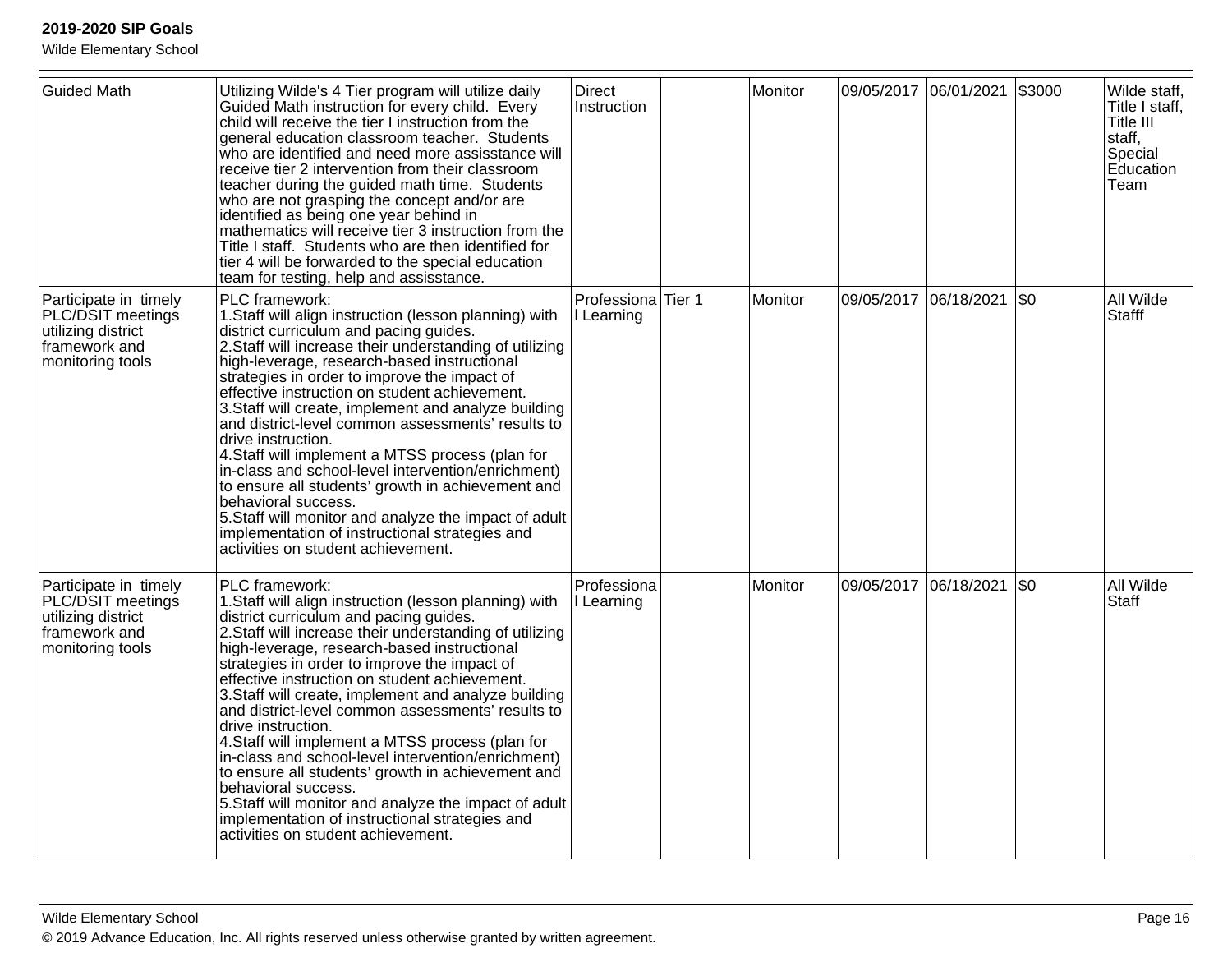Wilde Elementary School

| <b>Progress Monitoring</b>                                                                            | Wilde staff will monitor the implementation of<br>writing strategies by using the state and district<br>assessments.                                                                                                                                                                                                                                                                                                                                                                                                                                                                                                                                                                                                                                                                                    | Implementa Tier 1<br>ltion.      | Monitor        | 09/05/2017 06/18/2021 |            | \$1500 | All Wilde<br>staff, Title I<br>staff |
|-------------------------------------------------------------------------------------------------------|---------------------------------------------------------------------------------------------------------------------------------------------------------------------------------------------------------------------------------------------------------------------------------------------------------------------------------------------------------------------------------------------------------------------------------------------------------------------------------------------------------------------------------------------------------------------------------------------------------------------------------------------------------------------------------------------------------------------------------------------------------------------------------------------------------|----------------------------------|----------------|-----------------------|------------|--------|--------------------------------------|
| Participate in timely<br>PLC/DSIT meetings<br>utilizing district<br>framework and<br>monitoring tools | PLC framework:<br>1. Staff will align instruction (lesson planning) with<br>district curriculum and pacing guides.<br>2. Staff will increase their understanding of utilizing<br>high-leverage, research-based instructional<br>strategies in order to improve the impact of<br>effective instruction on student achievement.<br>3. Staff will create, implement and analyze building<br>and district-level common assessments' results to<br>drive instruction.<br>4. Staff will implement a MTSS process (plan for<br>in-class and school-level intervention/enrichment)<br>to ensure all students' growth in achievement and<br>behavioral success.<br>5. Staff will monitor and analyze the impact of adult<br>implementation of instructional strategies and<br>activities on student achievement. | Professiona Tier 1<br>I Learning | Monitor        | 09/05/2017            | 06/18/2021 | \$0    | All Wilde<br>Staff                   |
| <b>LLI</b> Intervention                                                                               | Identified at risk students will have the support of<br>LLI kits 3-4 times per week for at least 20 minutes<br>per session. Identified Wilde Tier 2 students will<br>be working with the Title I or Title III staff for thirty<br>minutes daily in small groups at their instructional<br>level on the Fountas and Pinnell Leveled Literacy<br>Instruction program. They will be concentrating on<br>increasing accuracy, fluency and reading<br>comprehension at their independent level as<br>measured by the DRA II assessment                                                                                                                                                                                                                                                                       | Implementa Tier 2<br>tion        | <b>Monitor</b> | 09/05/2017            | 06/18/2021 | \$1000 | Title1 and<br>Title 3 staff          |

#### **No Funding Required**

| <b>Activity Name</b>         | Activity Description                                                                                                                                                                                                                           | Activity<br><b>Type</b> | Tier   | <b>Phase</b> | Begin Date End Date        | Resource<br>Assigned | Staff<br>Responsibl                                  |
|------------------------------|------------------------------------------------------------------------------------------------------------------------------------------------------------------------------------------------------------------------------------------------|-------------------------|--------|--------------|----------------------------|----------------------|------------------------------------------------------|
| Monitoring Math<br>IJournals | Monitoring of the implementation of math journals<br>will occur through walk through and Professional<br>Learning Communities.                                                                                                                 | <i>I</i> Monitor        | Tier 1 | Monitor      | 09/02/2014 06/18/2021 \$0  |                      | Principal<br>land<br><b>Teachers</b>                 |
| Evaluating Math<br>IJournals | Evaluation of math journals will be completed with Evaluation<br>a pre and post assessment, using a school-wide<br>problem solving/math journal rubric.Fall and<br>Spring NWEA scores will also be used to evaluate<br>problem solving skills. |                         | Tier 1 | Evaluate     | 09/05/2017 06/18/2021 \\$0 |                      | All teaching<br>∣staff, as<br>lwell as<br>Principal. |